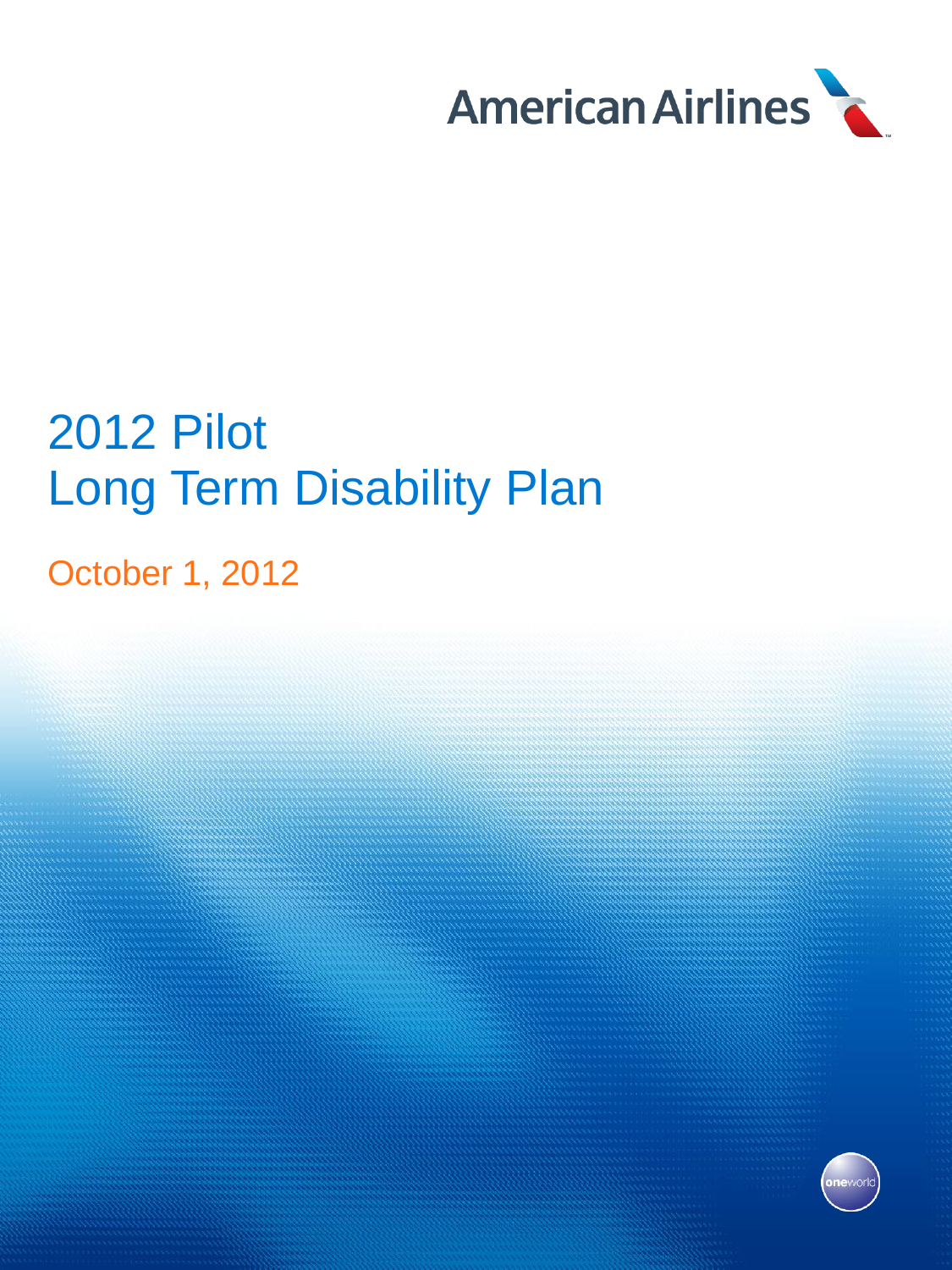# **Table of Contents**

| I.   |  |
|------|--|
| II.  |  |
| III. |  |
| Α.   |  |
| В.   |  |
| C.   |  |
| D.   |  |
| Ε.   |  |
| F.   |  |
| G.   |  |
| Η.   |  |
| I.   |  |
| J.   |  |
| K.   |  |
|      |  |
| L.   |  |
| M.   |  |
| N.   |  |
| O.   |  |
| Ρ.   |  |
| Q.   |  |
| R.   |  |
| S.   |  |
| T.   |  |
| U.   |  |
| V.   |  |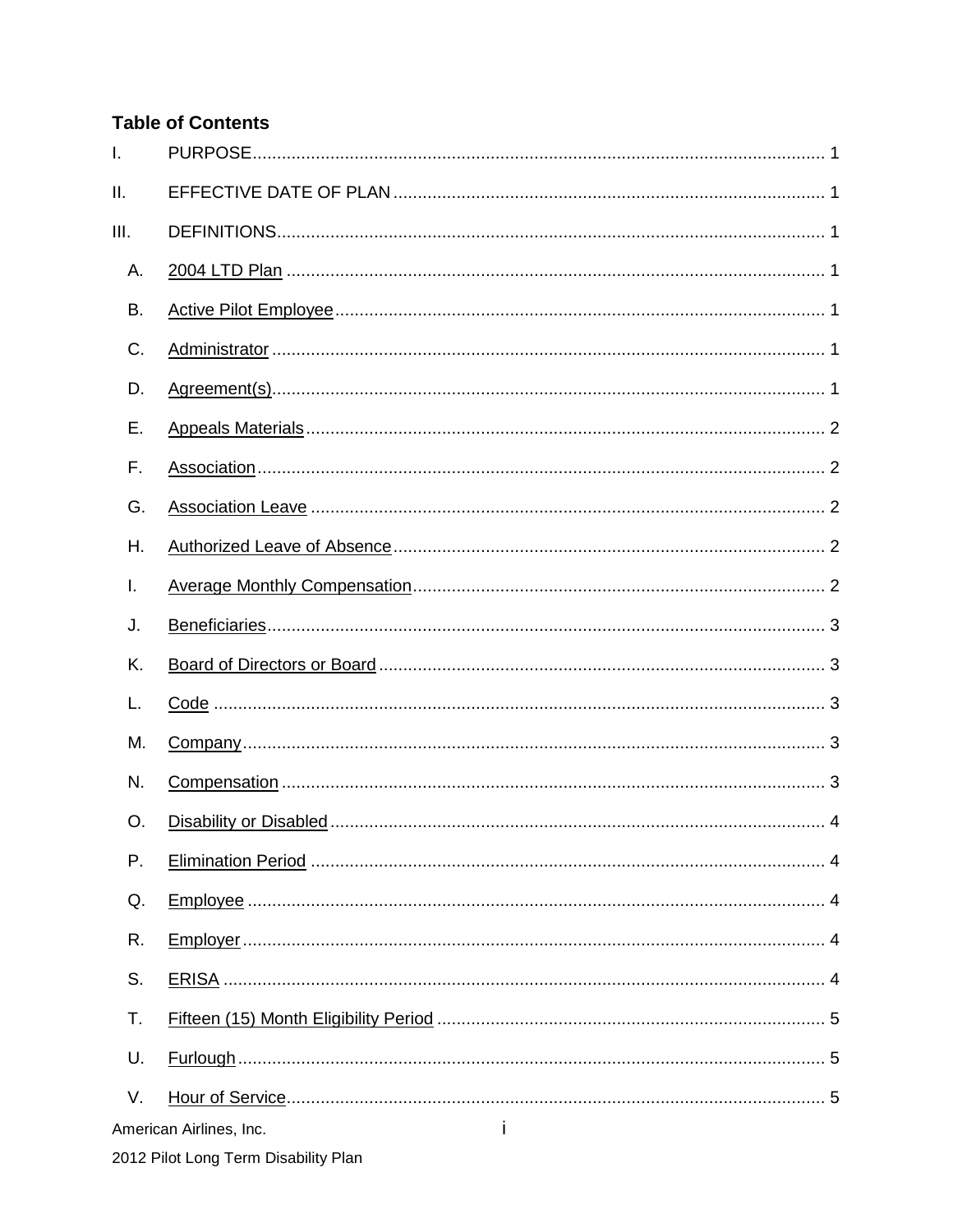| W.  |                                                                         |  |
|-----|-------------------------------------------------------------------------|--|
| Χ.  |                                                                         |  |
| Υ.  |                                                                         |  |
| Z.  |                                                                         |  |
| AA. |                                                                         |  |
| BB. |                                                                         |  |
|     |                                                                         |  |
|     |                                                                         |  |
|     |                                                                         |  |
| FF. |                                                                         |  |
|     |                                                                         |  |
| IV. |                                                                         |  |
| А.  |                                                                         |  |
| В.  |                                                                         |  |
| V.  |                                                                         |  |
| Α.  | When a Pilot Employee's Disability Will Be Considered To Have Existed 7 |  |
| В.  |                                                                         |  |
| C.  |                                                                         |  |
| D.  |                                                                         |  |
| Ε.  |                                                                         |  |
| VI. |                                                                         |  |
| А.  |                                                                         |  |
| В.  |                                                                         |  |
| C.  |                                                                         |  |
| D.  |                                                                         |  |
| Ε.  | ii.<br>American Airlines, Inc.                                          |  |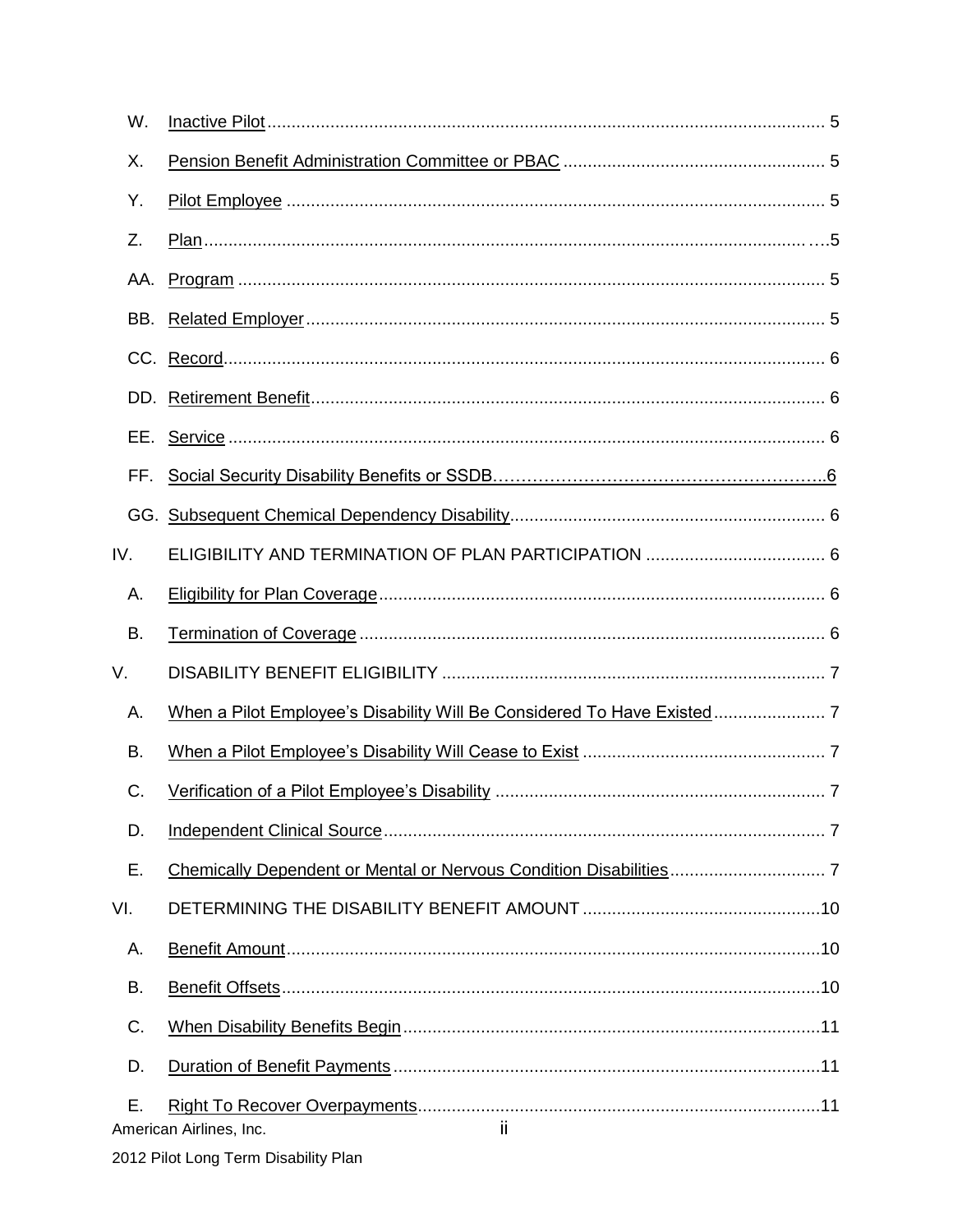| F.    |                                |  |  |
|-------|--------------------------------|--|--|
| G.    |                                |  |  |
| Η.    |                                |  |  |
| I.    |                                |  |  |
| VII.  |                                |  |  |
| А.    |                                |  |  |
| В.    |                                |  |  |
| C.    |                                |  |  |
| D.    |                                |  |  |
| Ε.    |                                |  |  |
| F.    |                                |  |  |
| G.    |                                |  |  |
| Η.    |                                |  |  |
| I.    |                                |  |  |
| VIII. |                                |  |  |
| А.    |                                |  |  |
| В.    |                                |  |  |
| C.    |                                |  |  |
| D.    |                                |  |  |
| Ε.    |                                |  |  |
| F.    |                                |  |  |
| G.    |                                |  |  |
| IX.   |                                |  |  |
| Α.    |                                |  |  |
| В.    |                                |  |  |
| C.    | iij<br>American Airlines, Inc. |  |  |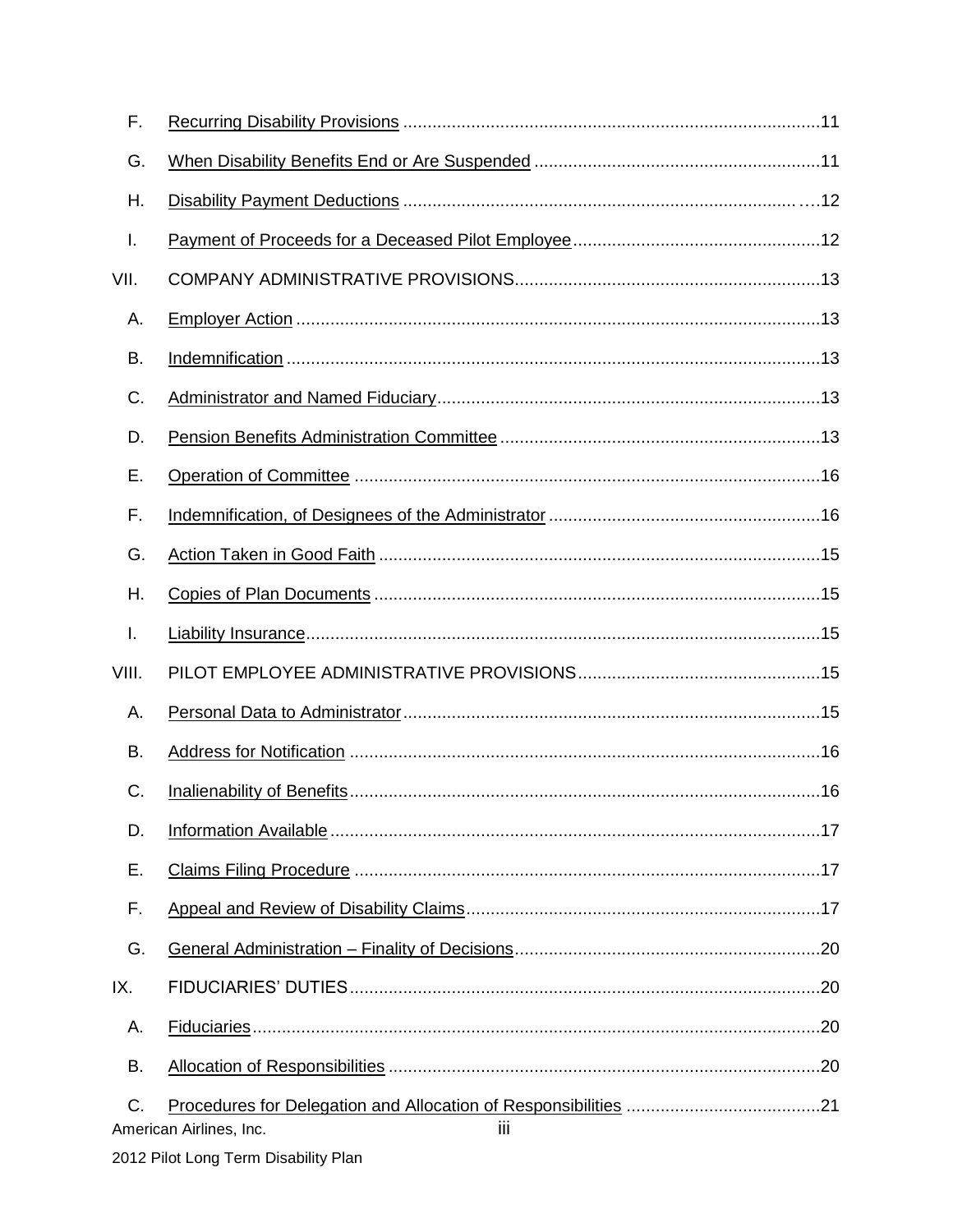| D.   |  |
|------|--|
| Ε.   |  |
| F.   |  |
| G.   |  |
| Η.   |  |
| I.   |  |
| J.   |  |
| Κ.   |  |
| L.   |  |
| M.   |  |
| N.   |  |
| Χ.   |  |
| XI.  |  |
| XII. |  |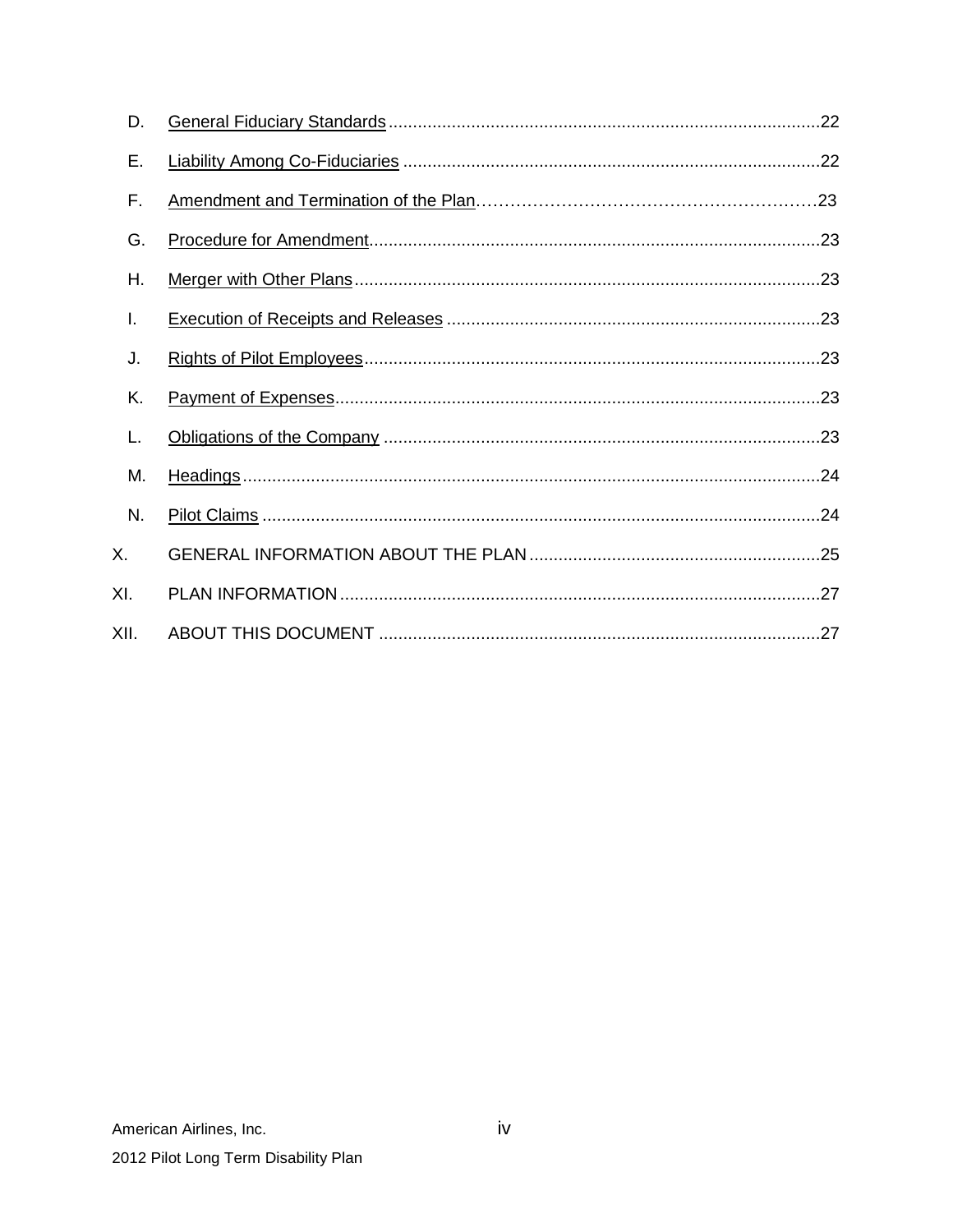# **AMERICAN AIRLINES, INC. 2012 PILOT LONG TERM DISABILITY PLAN**

# **I. PURPOSE**

Income protection during periods of Disability is a fundamentally important concern for pilots.

This 2012 Pilot Long Term Disability Plan ("Plan") is intended to provide income protection for any Pilot Employee who incurs a Disability on or after October 1, 2012. The Plan is provided, administered and funded entirely by the Company subject to Agreements between the Association and the Company.

Pilot Employees must follow the procedures and meet the requirements of the Plan, as contained in this document, to obtain Disability benefits. Questions about the Plan should be directed to your local crew base Flight Administrator.

Throughout this document any reference to gender-specific terms (such as "he" or "him") shall apply to both genders.

This document constitutes the complete and official Plan document and Summary Plan Description. It is intended to give you an understandable description of the benefits provided by this Plan, how to apply for benefits and your rights under the Plan.

# **II. EFFECTIVE DATE OF PLAN**

The provisions of this Plan shall be effective for any Pilot Employee who incurs a Disability on or after October 1, 2012. A Pilot Employee who incurred a Disability prior to October 1, 2012 is not covered under the terms of this Plan and should refer to the 2004 LTD Plan or the disability retirement features of the Program to determine benefit entitlements, if any.

#### **III. DEFINITIONS**

For purposes of this Plan, the following definitions shall apply, unless the context clearly indicates otherwise. These defined terms are capitalized throughout this document to indicate their special meaning within the context of the Plan:

#### A. 2004 LTD Plan

"2004 LTD Plan" means the American Airlines, Inc. Pilot Long Term Disability Plan effective February 1, 2004.

#### B. Active Pilot Employee

"Active Pilot Employee" means a Pilot Employee who performs or is eligible to perform duties as a pilot for the Company. An Active Pilot Employee will include a Pilot Employee who is receiving Compensation from an Employer or the Association for periods during an Authorized Leave of Absence.

#### C. Administrator

"Administrator" means the Company.

#### D. Agreement(s)

"Agreements" mean(s) a "bona fide" collective bargaining agreement or agreements (within the meaning of section 7701(a)(46) of the Code) between the Association and the Company in effect on or after [date of signing].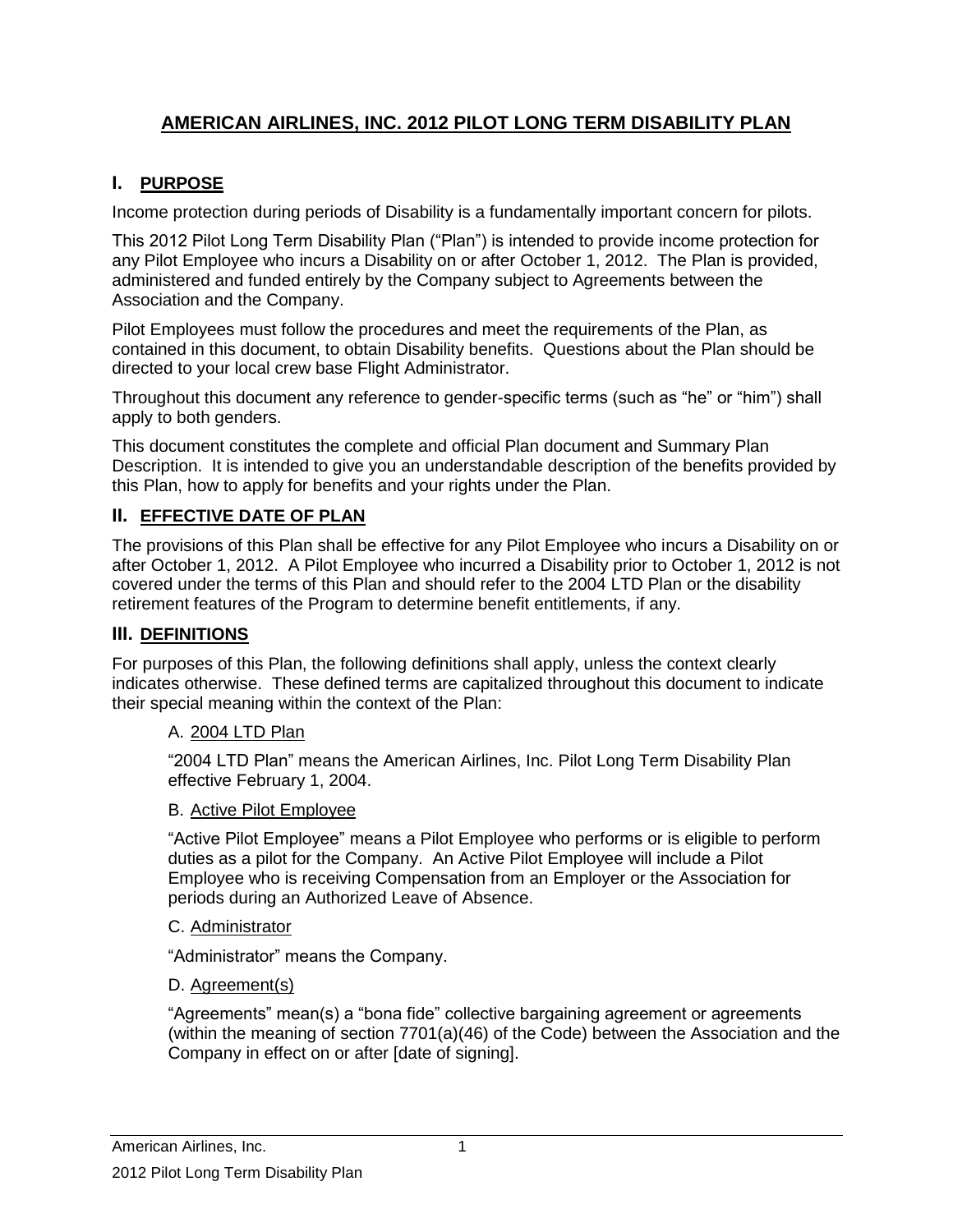#### E. Appeals Materials

"Appeals Materials" means written comments, documents, records, and other information, relevant to a benefit claim that an applicant submits to the Administrator or to the Pension Benefits Administration Committee.

#### F. Association

"Association" means the Allied Pilots Association or such successor organization as may be designated as the bargaining representative for the Pilot Employees.

#### G. Association Leave

"Association Leave" means a Pilot Employee's leave of absence approved by the Employer for Association business.

#### H. Authorized Leave of Absence

"Authorized Leave of Absence" means any absence authorized by an Employer, including, but not limited to, an Association Leave or a leave of absence that is listed in Supplement F-1, paragraph 8 of the Agreements. An Authorized Leave of Absence shall be granted by an Employer for mandatory service in the Armed Forces of the United States, jury duty, or to comply with the Family and Medical Leave Act of 1993 or Uniformed Services Employment and Reemployment Rights Act of 1994. An Authorized Leave of Absence may be granted by an Employer for sickness, accident, vacation, Disability, or for other reasons under rules established by the Employer and uniformly applied to all individuals similarly situated.

Except as provided in Supplement F-1, paragraph 1 of the Agreements, if the Pilot Employee does not return to active Service with the Employer on or before the termination of his Authorized Leave of Absence, he will be deemed to have terminated Service as of the earlier of:

(1) The date on which his leave of absence is terminated;

(2) The first anniversary of the last date on which he performed at least one (1) Hour of Service as a Pilot Employee; or

(3) The date on which he resigned or was discharged.

#### I.Average Monthly Compensation

"Average Monthly Compensation" means the highest of:

(1)Average monthly Compensation for the 12 consecutive months immediately before the pilot uses all paid sick leave and vacation time accrued as a Pilot Employee, excluding the final partial month of paid sick leave and/or vacation time, or

(2)Average monthly Compensation for the highest paid year of the previous five consecutive calendar years immediately before the pilot's paid sick leave and vacation time end.

For example, a Pilot Employee becomes Disabled on January 20, 2013 and receives paid sick and vacation time through March 15, 2013. The Pilot Employee's Average Monthly Compensation would be the greater of: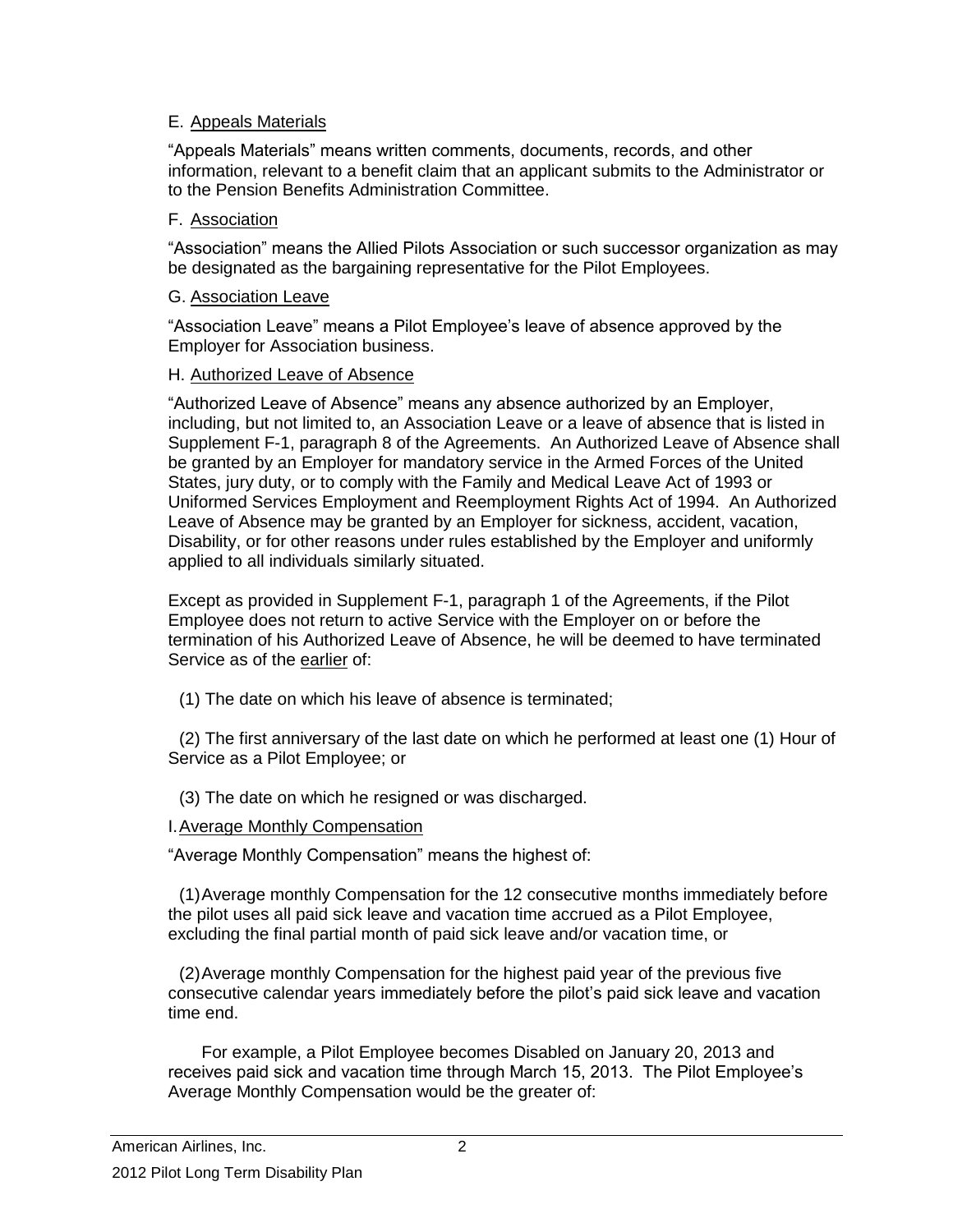- Average Monthly Compensation paid for March 1, 2012 through February 28, 2013 (the pay for March 2013 is excluded) or
- Average Monthly Compensation received in the highest paid calendar year from 2008 through 2012.

In determining Average Monthly Compensation for the 12 consecutive month period specified above, the period and applicable wages due to: 1) an emergency leave of absence generated by the strike of another organized group which causes the Employer to suspend operations, 2) an Authorized Leave of Absence at the Employer's request to avoid the Furlough of other Pilot Employees and 3) an Authorized Leave of Absence on account of Disability regardless of whether a Disability benefit is paid or unpaid either from this Plan or the Program, which would normally fall within such 12-month period shall be excluded. Average Monthly Compensation shall be computed on such reduced 12-month period.

For example, assume a Pilot Employee had a 2-month approved unpaid sick leave of absence that fell within this 12-month period and that he earned \$90,000 for the 10 months that he worked. His Average Monthly Compensation would be \$9,000 (\$90,000/10 months).

#### J. Beneficiaries

"Beneficiaries" means any person designated by a Pilot Employee who is or may become eligible to receive outstanding payments under the Plan following the death of such Pilot Employee.

#### K. Board of Directors or Board

"Board of Directors" or "Board" means the Board of Directors of the Company, or any committee appointed by the Board of Directors and serving at the pleasure of such Board of Directors which is given authority to exercise some or all of the powers of such Board of Directors with respect to the Plan.

#### L. Code

"Code" means the Internal Revenue Code of 1986, as amended, and any regulations or rulings thereunder.

#### M. Company

"Company" means American Airlines, Inc., a Delaware corporation.

#### N. Compensation

"Compensation" means, for any Pilot Employee for any period, the total gross remuneration, including base pay, flying pay, minimum pay and pay for periods of vacation and sick leaves, variable compensation as provided under the Agreement between the Company and the Association (effective February 26, 1991), and compensation paid by the Association to a Pilot Employee, but excluding expense allowances and reimbursement for expenses, actually paid to such Pilot Employee for such period by the Employer or, for the period of an Association Leave, such expenses paid or reimbursed by the Association and any Disability benefit payments under this Plan. A Pilot Employee's Compensation shall not include, unless otherwise expressly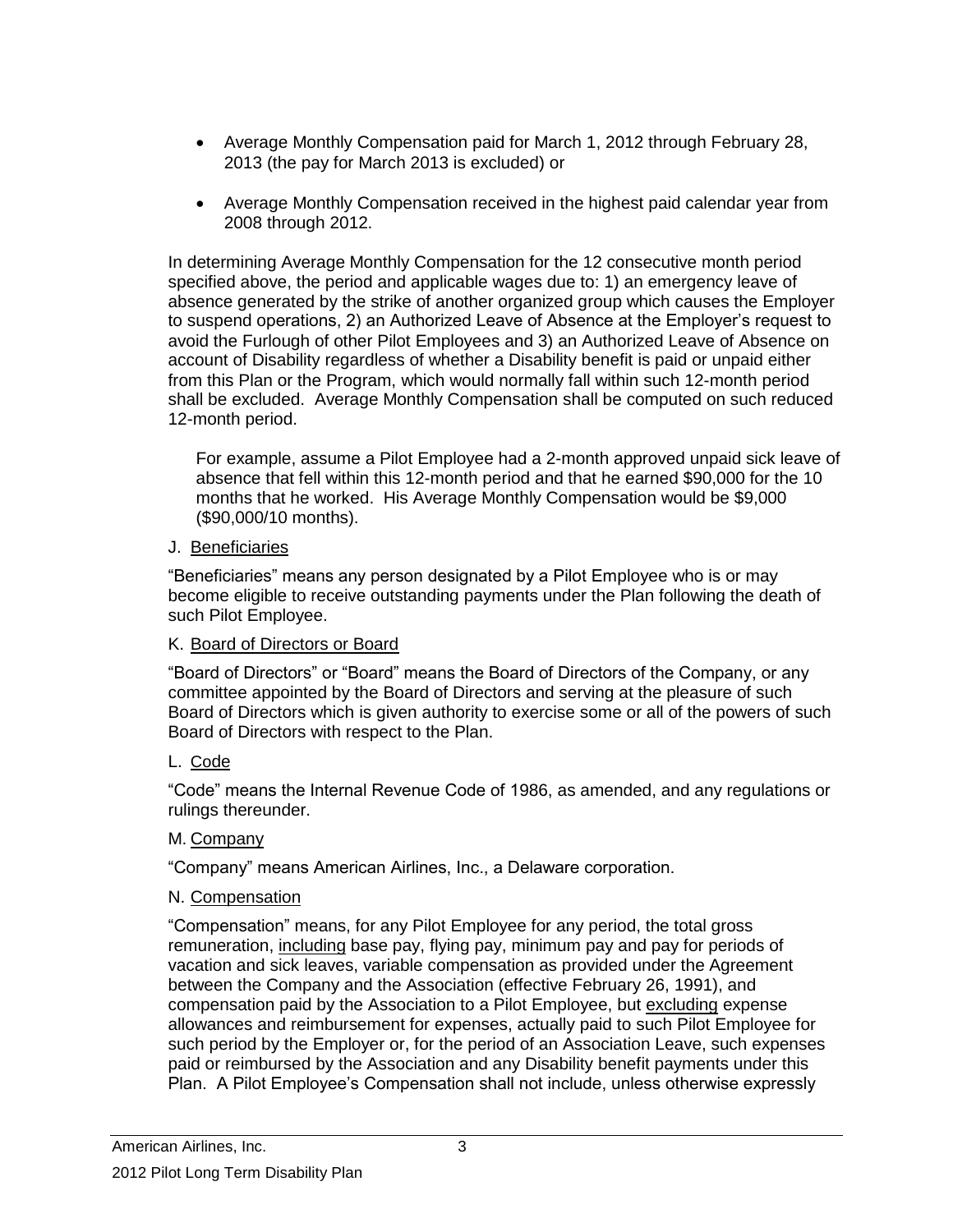stated in the Plan, any amount paid to the Pilot Employee with respect to Service performed by the Pilot Employee other than as a Pilot Employee.

# O. Disability or Disabled

"Disability" or "Disabled" means an illness or injury, verified through a qualified medical authority in accordance with Article V of the Plan, which prevents a Pilot Employee from continuing to act as an Active Pilot Employee in the Service of the Employer, other than:

- (1) Fear of flying syndrome, unless there is a preeminent psychiatric diagnosis; or
- (2) Any illness or injury which was intentionally self-inflicted or an attempted suicide; or
- (3) Any illness or injury which was contracted, suffered or incurred while the Pilot Employee was engaged in a criminal activity; or
- (4) Any illness or injury which was the result of war or any act of war, whether war is declared or not; or
- (5) Any illness or injury which arose during the period of an unpaid leave of absence (other than an Association Leave) or Furlough while such Pilot Employee was absent from employment with the Employer; provided, however, that if a Pilot Employee had a Disability prior to beginning a Furlough and the Pilot Employee would have been recalled absent an illness or injury that would be considered a Disability, the Pilot Employee is deemed to have a Disability (if the illness or injury would otherwise qualify as such) from the date that the Pilot Employee would have been recalled.

# P. Elimination Period

"Elimination Period" means the period between the Pilot Employee's date of Disability and the date Disability benefit payments commence under the Plan. The benefits shall commence ninety (90) days after the onset of the Disability or related Disability or on the expiration of paid sick leave and/or vacation, whichever occurs later; provided that there has been and continues to be qualified medical care consistent with the nature of the illness or injury.

# Q. Employee

"Employee" means any person on the payroll of the Company or a Related Employer whose wages from the Employer are subject to withholding for purposes of Federal income taxes. In addition, the term "Employee" shall mean any leased employee (within the meaning of section  $414(n)(2)$  of the Code) that section  $414(n)(2)$  of the Code requires the Employer to treat as an employee.

# R. Employer

"Employer" means the Company and any Related Employer that duly joins in the Plan with the approval of the Company and the Association.

# S. ERISA

"ERISA" means the Employee Retirement Income Security Act of 1974, as amended, and any regulations or rulings thereunder.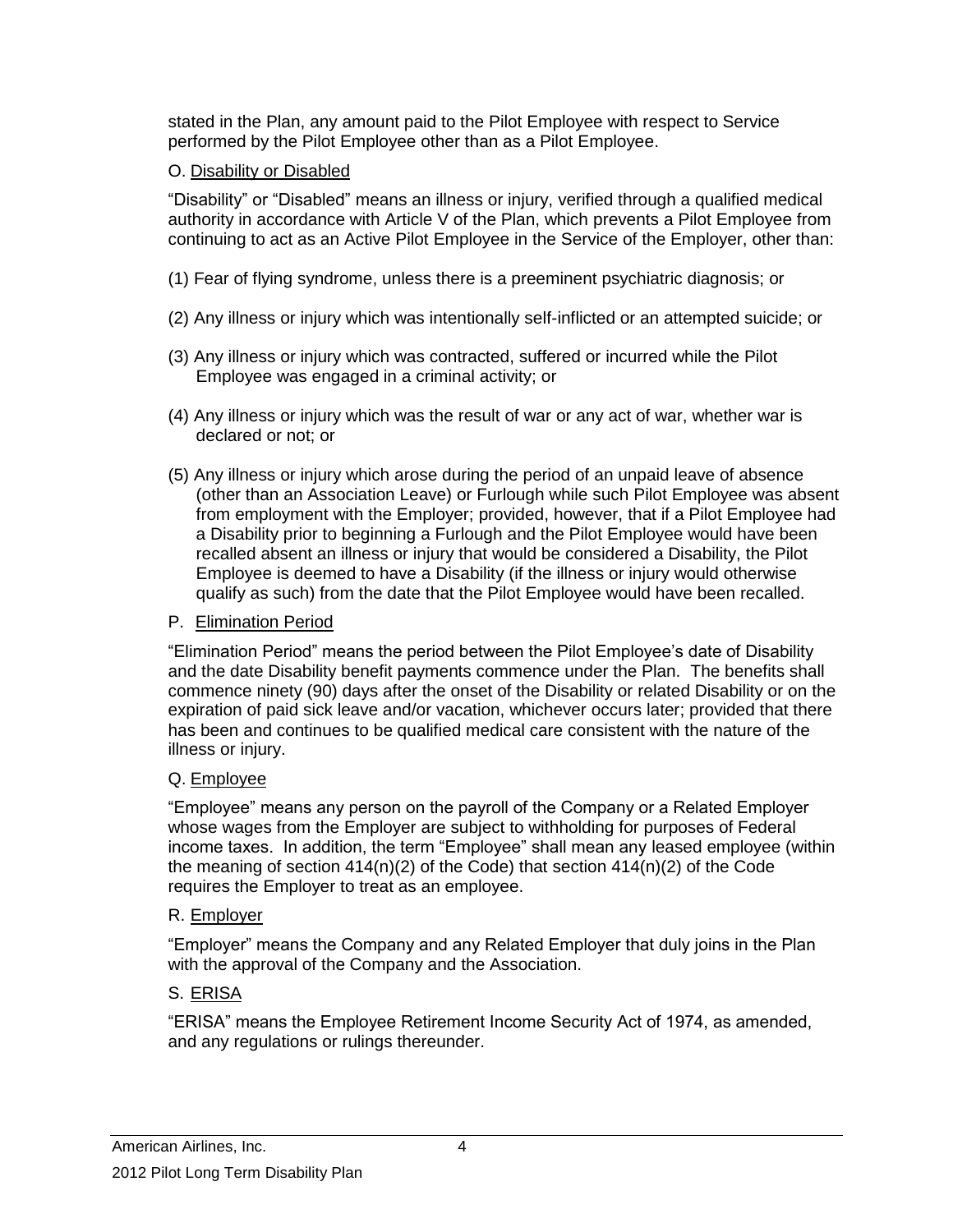#### T. Fifteen (15) Month Eligibility Period

"Fifteen (15) Month Eligibility Period" means the fifteen (15) month period immediately following the date an Active Pilot Employee is diagnosed as having a subsequent chemical dependency after exhausting his lifetime maximum of twenty four (24) months of payments for chemical dependency.

#### U. Furlough

"Furlough" means the removal of a Pilot Employee from active duty as a pilot with the Employer due to a reduction in work force, or the period during which such Pilot Employee is not in the active employment as a pilot of the Employer due to such reduction in work force.

#### V. Hour of Service

"Hour of Service" shall be determined as in the same manner as determined under the Program.

#### W.Inactive Pilot

"Inactive Pilot" means a pilot that is not an Active Pilot Employee.

#### X. Pension Benefit Administration Committee or PBAC

"Pension Benefit Administration Committee" or "PBAC" means the committee whose members are appointed to and which have the responsibilities specified in Article VII of the Plan.

#### Y. Pilot Employee

"Pilot Employee" means an Employee on the Pilot System Seniority List of the Company for such period or periods that he is on such list. Pilot Employee will include an individual permitted to participate in the Plan as provided under the Agreements.

#### Z. Plan

"Plan" means the American Airlines, Inc. 2012 Pilot Long Term Disability Plan, as set forth herein and modified from time to time.

#### AA. Program

"Program" means the American Airlines, Inc. Pilot Retirement Benefit Program.

#### BB. Related Employer

"Related Employer" means any business entity that is, along with the Company:

- (1) A member of a controlled group of corporations (as defined in section 414(b) of the Code;
- (2) A member of a group of trades or businesses (whether or not incorporated) that are under common control (within the meaning of section 414(c) of the Code); or
- (3) A member of an affiliated service group (within the meaning of section 414(m) of the Code).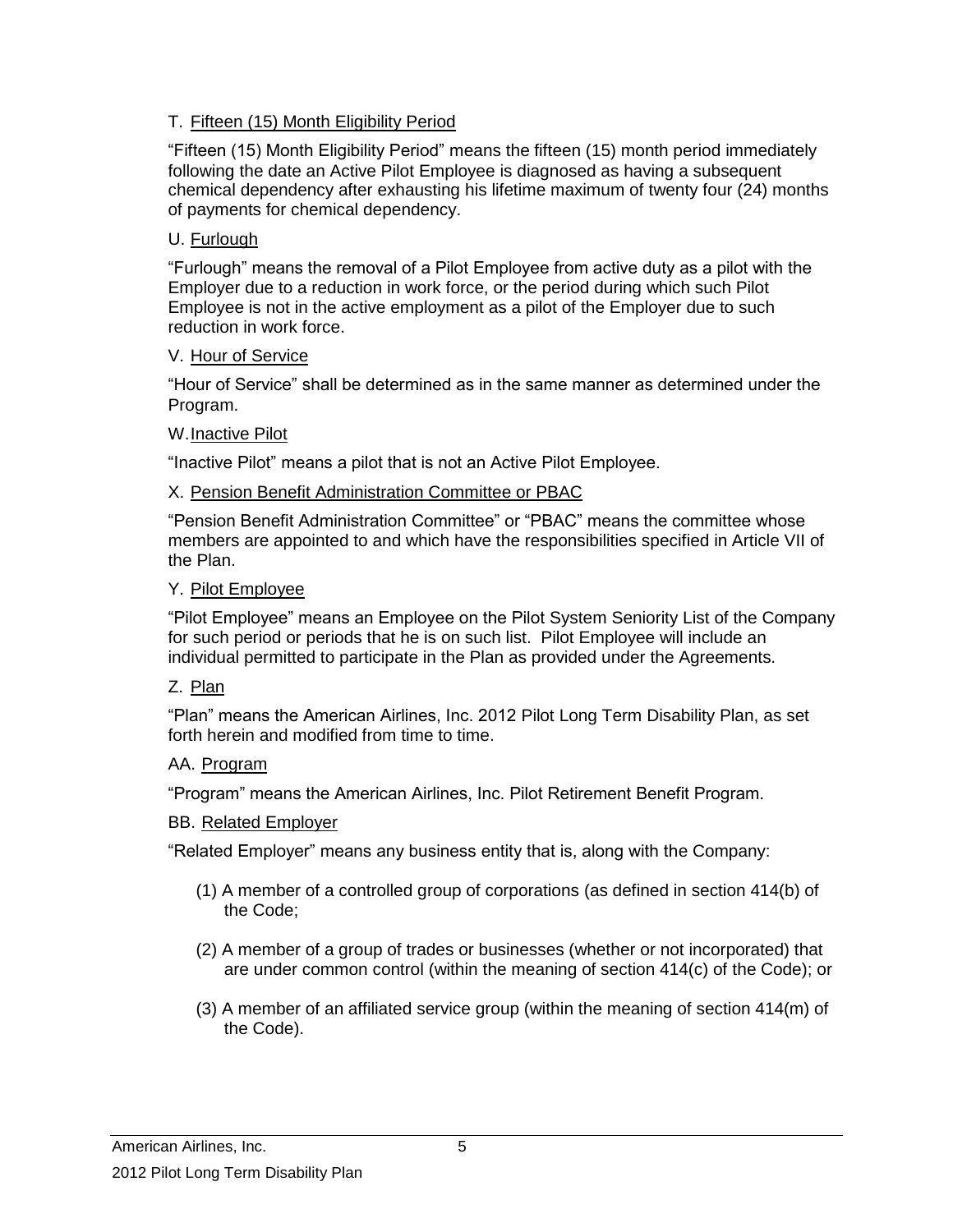#### CC. Record

"Record" means all documents, records, and other information relevant to a Pilot Employee's claim for Plan benefits and relevant to a Pilot Employee's appeal from a denial of benefits, as such materials exist at any level of the claims process.

#### DD. Retirement Benefit

"Retirement Benefit" shall mean a retirement benefit as defined in the Program.

#### EE. Service

"Service" means employment (whether or not as an Employee) with the Company or a Related Employer. Service will begin on the date an Employee first performs one (1) Hour of Service for the Company or a Related Employer.

#### FF. Social Security Disability Benefits or SSDB

"Social Security Disability Benefits" or "SSDB" means disability benefit(s), both individual and family, payable by the United States Social Security Administration due to a Pilot Employee's disability.

#### GG.Subsequent Chemical Dependency Disability

"Subsequent Chemical Dependency Disability" means a new chemical dependency disability that is either unrelated to a previous chemical dependency Disability, or a relapse of a previous chemical dependency Disability, provided such diagnosis is determined to be a Disability under the Plan.

# **IV. ELIGIBILITY AND TERMINATION OF PLAN PARTICIPATION**

#### A. Eligibility for Plan Coverage

Active Pilot Employees on the U.S. payroll of an Employer shall become eligible for coverage on and after October 1, 2012. Pilot Employees hired on and after October 1, 2012 become eligible for coverage on their first day of Service. Pilot Employees who are not Active Pilot Employees on October 1, 2012 (who are, for example, (1) receiving Disability benefits under the Program or the 2004 LTD Plan, (2) on an Authorized Leave of Absence, (3) on Furlough, and (4) other similar situations) will automatically become eligible for coverage on their first day of Service upon their return to active duty with the Employer.

#### B. Termination of Coverage

Plan Coverage ends on the earlier of the following events:

- 1. Termination of employment, except that Disability benefits will continue beyond termination of employment in accordance with Article V of this Plan;
- 2. Commencement of a Retirement Benefit;
- 3. The date the Pilot Employee attains the age at which he is no longer eligible to be a Pilot Employee under federal law;
- 4. Becoming ineligible for the coverage due to a change in job classification; or
- 5. Death.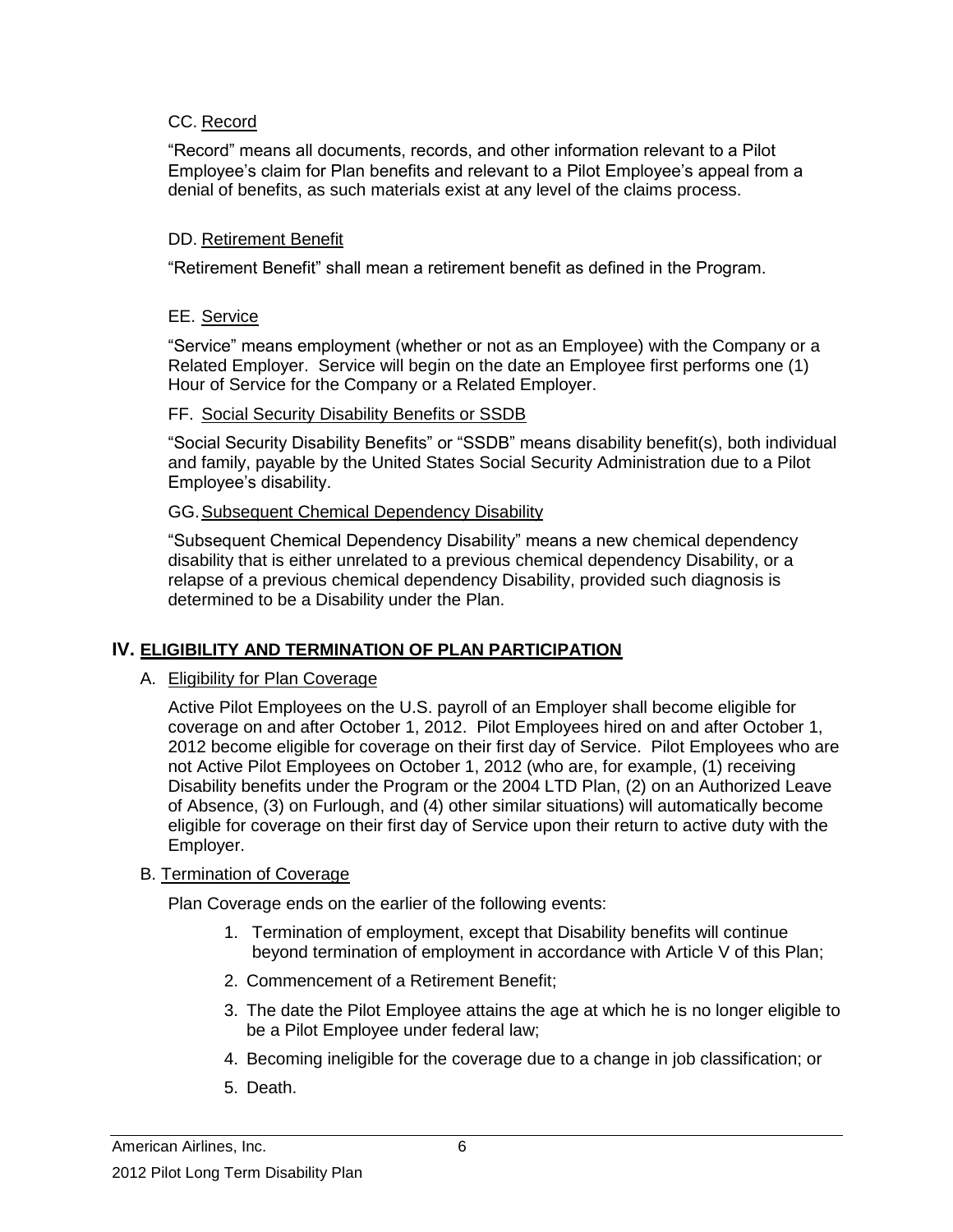Notwithstanding the above, a Pilot Employee diagnosed as chemically dependent or suffering from a mental or nervous disorder shall be subject to the benefit limitation in Article V, Section E. This Article shall not be construed as overriding the limitation in Article V, Section E.

# **V. DISABILITY BENEFIT ELIGIBILITY**

Disability benefits replace a portion of a Pilot Employee's Compensation when unable to work as a result of a Disability. The existence of a Pilot Employee's Disability and eligibility for a Disability benefit shall be determined in accordance with the following provisions:

#### A. When a Pilot Employee's Disability Will Be Considered To Have Existed

A Pilot Employee's Disability will be considered to have existed (and to continue to exist) only if the Pilot Employee has received and continues to receive qualified medical care consistent with the nature of the illness or injury that gives rise to such Disability.

#### B. When a Pilot Employee's Disability Will Cease to Exist

A Pilot Employee's Disability will be considered to cease to exist if (1) health is restored so as not to prevent the Pilot Employee from acting as an Active Pilot Employee in the service of the Company, (2) verification of such Disability can no longer be established or (3) the Pilot Employee is not seeking appropriate care and treatment for the condition that gave rise to the Disability.

#### C. Verification of a Pilot Employee's Disability

Verification of a Pilot Employee's Disability shall be established by the third party administrator to be mutually agreed upon between the Company and the Association. The Association's consent to the selection of a third party administrator will not be unreasonably withheld. Claim filing procedures will be determined by the Company and/or the third party administrator. Any Disability may be subject to re-verification by the Company and/or third party administrator, when appropriate, but in no event more than once in any ninety (90) day period.

#### D. Independent Clinical Source

If a Pilot Employee receives an adverse benefit determination from the Plan, the Pilot Employee has the right to appeal under the procedures set forth in Article VIII.

#### E. Chemically Dependent or Mental or Nervous Disorder Disabilities

The following shall apply to a Pilot Employee diagnosed as chemically dependent or as suffering from a mental or nervous disorder on or after the Effective Date:

(1) The Pilot Employee shall be entitled to a cumulative lifetime maximum of up to twenty four (24) months of payments from the point in time the Pilot Employee is diagnosed as chemically dependent or as suffering from a mental or nervous disorder, or until the Pilot Employee experiences an event described in Article IV, Section B or Article VI, Section G (whichever is earlier). A chemical dependency and/or mental or nervous disorder under the 2004 LTD Plan and/or the Program will count toward the twenty-four (24) month lifetime maximum. Pilots who are Disabled for other reasons, in addition to a chemical dependency and/or a mental or nervous disorder, shall continue to receive the benefits provided by this Plan without regard to the limitations of this Article V, Section (E).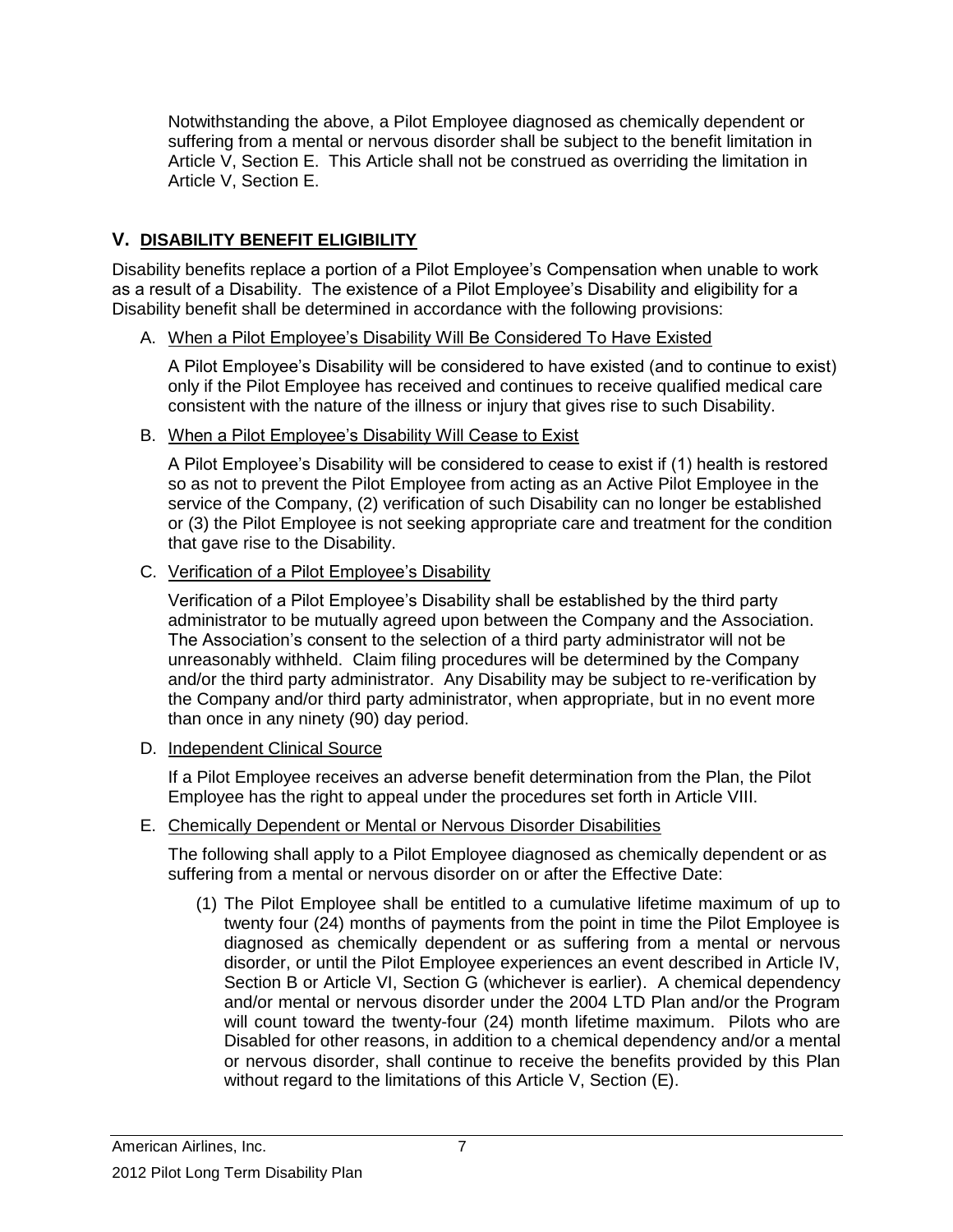- (2) The twenty four (24) month lifetime maximum payments shall be a combination of accrued sick time and Disability benefits from this Plan, the 2004 LTD Plan and the Program.
- (3) The twenty four (24) months of payments, while cumulative, are not necessarily consecutive, and may be broken for periods if the Pilot Employee returns to active status or does not apply for Disability benefits.
- (4) Any accrued vacation pay shall not be counted in the twenty four (24) months of payments.
- (5) A Pilot Employee who is determined to be Disabled due to a chemical dependency and who subsequently is diagnosed with a non-chemical dependency Disability prior to such Pilot Employee's exhaustion of his twenty four (24) month lifetime maximum payment limit for chemical dependency Disability benefits shall be eligible to apply for benefits under the Plan for such subsequent non-chemical dependency disability regardless of whether such nonchemical dependency Disability is related or unrelated to the Pilot Employee's chemical dependency Disability. Disability benefits shall only be paid if such subsequent non-chemical dependency Disability meets the requirements of this Article V, Section E (5) and is determined to qualify the Pilot Employee as Disabled under the Plan.
- (6) A Pilot Employee who is Disabled under this Plan as the result of a chemical dependency Disability and who has not cleared to return to duty as an Active Pilot Employee prior to exhausting the twenty four (24) month lifetime maximum payment limit for chemical dependency Disability benefits will be eligible to apply for Disability benefits under the Plan for a subsequent non-chemical dependency Disability that arises within the nine (9) consecutive month period which begins on the day after the date that the Pilot Employee exhausted the twenty four (24) month lifetime maximum payment limit for chemical dependency Disability benefits (for a total of no more than thirty-three (33) months from the date of the initial chemical dependency diagnosis), regardless of whether the non-chemical Disability is related or unrelated to the Pilot Employee's chemical dependency Disability. In the event of a subsequent non-chemical dependency Disability, if:
	- (a) the subsequent non-chemical dependency Disability occurs within thirty (30) days after the date on which the Pilot Employee exhausts the twenty four (24) month lifetime maximum payment limit for chemical dependency Disability benefits, the Pilot Employee shall not be required to complete a new Elimination Period for the subsequent non-chemical dependency Disability;
	- (b) the subsequent non-chemical dependency Disability occurs between thirtyone (31) days and nine (9) months after the date on which the Pilot Employee exhausts the twenty four (24) month lifetime maximum payment limit for a chemical dependency Disability, the Pilot Employee shall be required to complete a new Elimination Period; or
	- (c) the subsequent non-chemical dependency Disability occurs more than nine (9) months after the date on which the Pilot Employee exhausts the twenty four (24) month lifetime maximum payment limit for chemical dependency Disability, the Pilot Employee will not be eligible for Disability benefits under this Plan unless such Pilot Employee subsequently becomes an Active Pilot Employee and then becomes Disabled.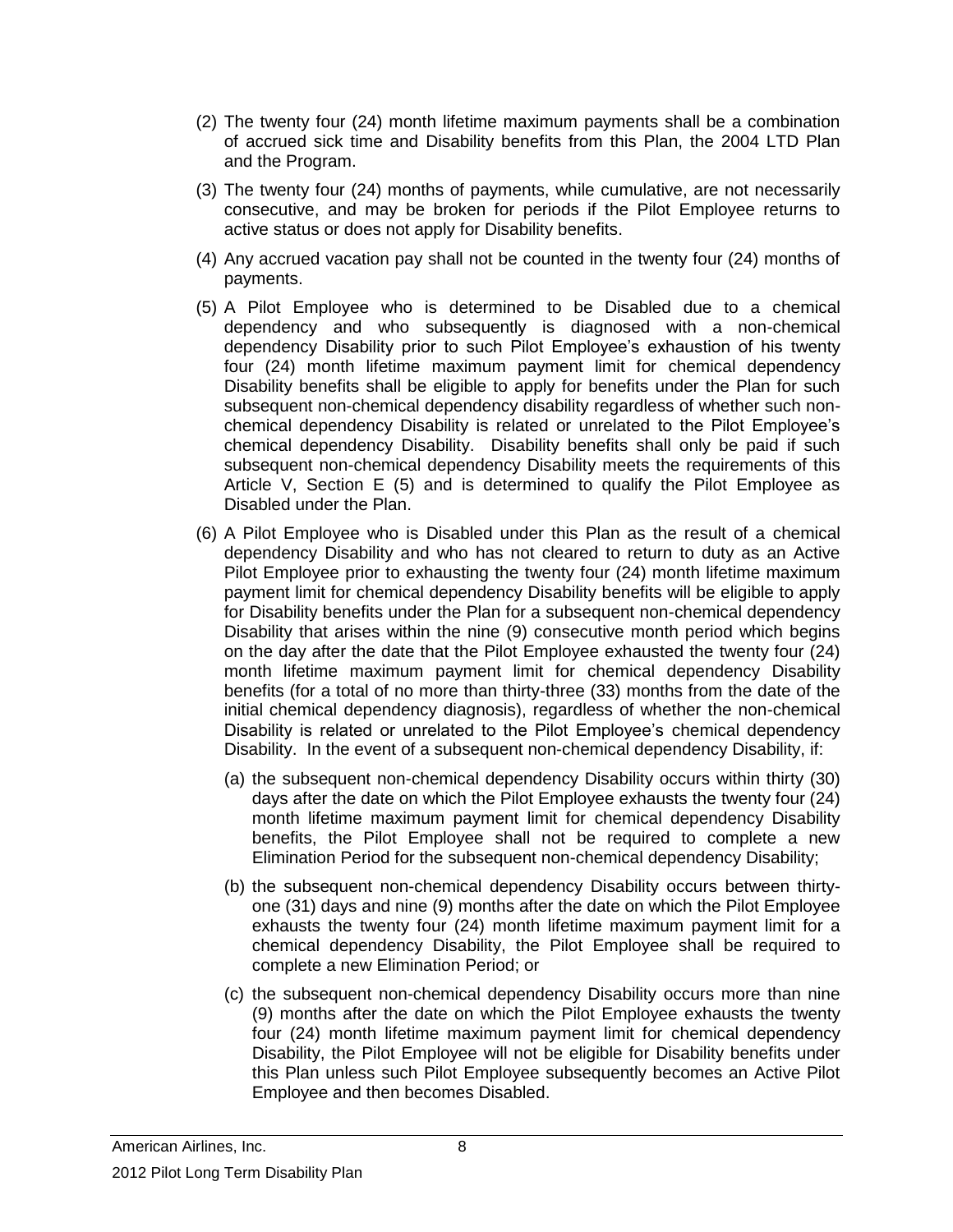- (7) A Pilot Employee who exhausts his twenty four (24) month lifetime maximum payment limit for chemical dependency Disability benefits and later becomes an Active Pilot Employee and continues to work as an Active Pilot Employee for a period of time and then suffers a Subsequent chemical dependency Disability shall be placed on sick leave, if such Pilot Employee has any accrued sick leave, until such sick leave is exhausted and then on an unpaid sick leave of absence. During the Fifteen (15) Month Eligibility Period, such Pilot Employee shall be eligible to apply for Disability benefits under this Plan for a non-chemical dependency Disability without regard to whether the non-chemical dependency Disability is related or unrelated to the Pilot Employee's chemical dependency Disability. Such eligibility to apply for non-chemical dependency Disability benefits under this Plan ceases upon expiration of the Fifteen (15) Month Eligibility Period, or, if earlier, on the date the Pilot Employee clears to return to duty. The Company shall have the right to monitor the Pilot Employee's progress toward recovery during the Fifteen (15) Month Eligibility Period. Any Disability benefits for a Pilot Employee's qualifying non-chemical dependency Disability that occurs during the Fifteen (15) Month Eligibility Period shall commence after the Pilot Employee completes the Elimination Period. If such Pilot Employee has accrued sick time and/or accrued vacation time when he relapses and is diagnosed with a Subsequent chemical dependency Disability, such Pilot Employee's sick time and vacation days shall be paid until exhausted and such payments shall run concurrently with the Fifteen (15) Month Eligibility Period.
- (8) A Pilot Employee who has used only a portion of his twenty four (24) month lifetime maximum payment limit for chemical dependency Disability benefits and later clears to return to duty as an Active Pilot Employee and continues as an Active Pilot Employee for a period of time and then relapses and is diagnosed with a Subsequent chemical dependency Disability shall be eligible to apply for Disability benefits and if determined to be Disabled, to receive any remaining unused portion of the twenty four (24) month lifetime maximum payment limit for chemical dependency Disability benefits is exhausted as follows:
	- (a) If such Subsequent chemical dependency Disability occurs within thirty (30) days after the Pilot Employee was cleared to return to duty, no new Elimination Period shall apply to the Subsequent chemical dependency Disability.
	- (b) If such Subsequent chemical dependency Disability occurs thirty-one (31) days or more following his return to duty, then a new Elimination Period shall apply to any Subsequent chemical dependency Disability.
	- (c) A Pilot Employee described in this Article V, Section E (8) who incurs a subsequent non-chemical dependency Disability shall be treated under Article V, Sections E (4), (5), (6), and (7) as applicable.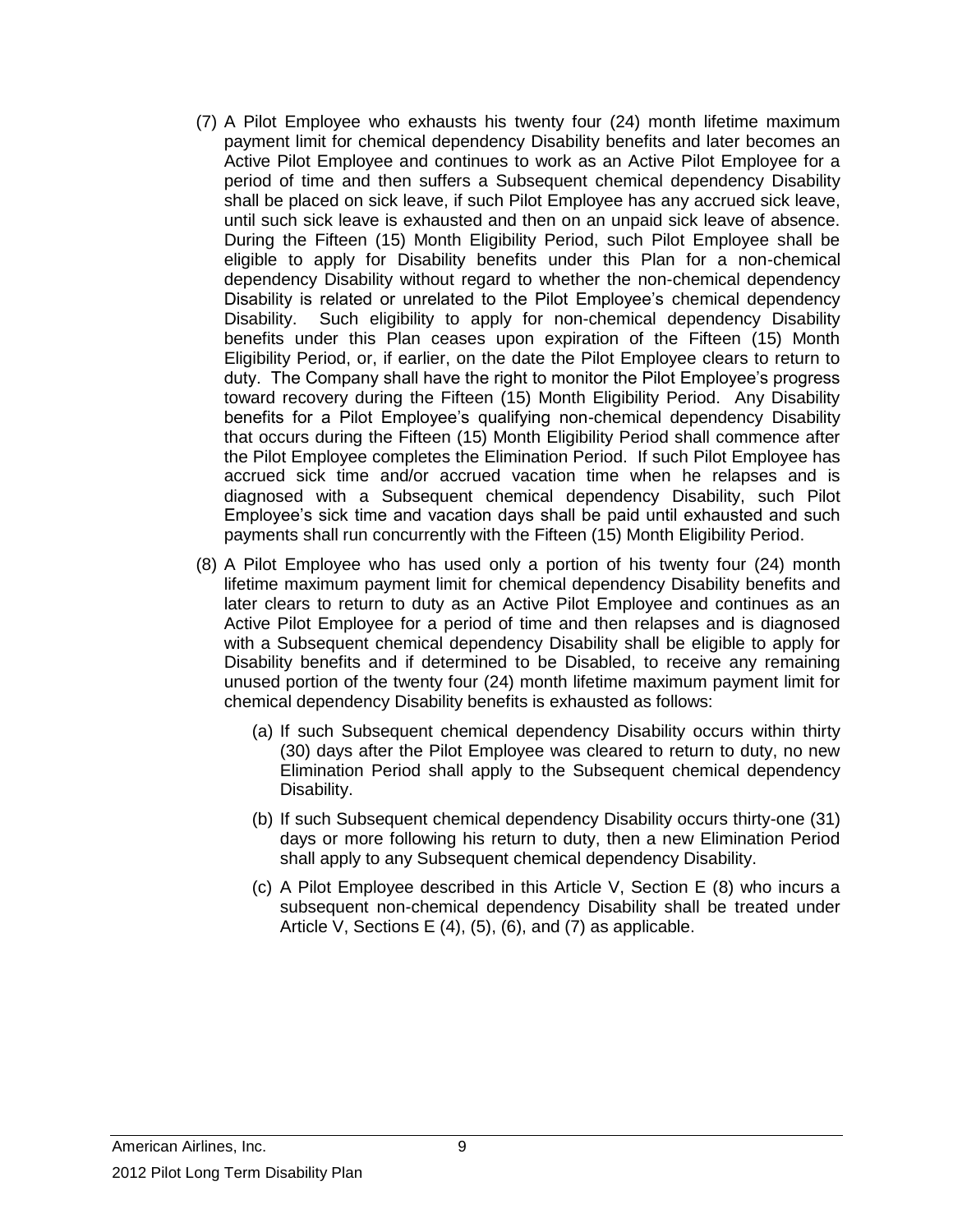### **VI. DETERMINING THE DISABILITY BENEFIT AMOUNT**

#### A. Benefit Amount

The monthly Disability benefit payable is sixty percent (60%) of the Pilot Employee's Average Monthly Compensation, up to a maximum benefit of \$8,000 per month.

#### B. Benefit Offsets

The monthly Disability benefit payable shall be offset by the following sources of income:

- (1) Social Security Disability Benefits (both individual and family benefits), if due to the Pilot Employee's disability;
- (2) Workers' Compensation, if due to the Pilot Employee's disability;
- (3) State Disability benefits, if due to the Pilot Employee's disability; and
- (4) Other income earned more than forty-eight (48) months after the effective commencement date of Disability benefits under the Plan.

Because the amount of Disability benefits is influenced by Social Security Disability Benefits ("SSDB"), a Disabled Pilot Employee must apply for SSDB as soon as possible. Within six months after the Disability claim is approved, the Disabled Pilot Employee must provide evidence to the Plan Administrator or the Company's third party administrator that an application for SSDB has been filed or that the Disabled Pilot Employee's application has been denied. This does not apply if the Disabled Pilot Employee's disability is the result of pregnancy or is expected to last less than one year. Otherwise, SSDB benefits for the Disabled Pilot Employee will be estimated and his/her LTD Plan benefits will be reduced by the estimated amount. The estimated offset shall continue until the Disabled Pilot Employee provides either: (1) verification from the Social Security Administration of the amount of the SSDB, or (2) proof that the Social Security Administration has been denied his SSDB claim. If the initial application is denied, the Disabled Pilot Employee must file for reconsideration and/or appeal to the Social Security Administration. Once the actual SSDB offset amount has been applied, the Disabled Pilot Employee's benefit amount shall not be offset by future cost of living increases in the SSDB.

For example, consider the following two pilots who are eligible for Disability benefits under the Plan. Captain A has an Average Monthly Compensation of \$15,000 and First Officer B has an Average Monthly Compensation of \$12,000. The calculation of monthly Disability benefits is as follows:

|                                        | <b>Captain A</b> | <b>First Officer B</b> |
|----------------------------------------|------------------|------------------------|
| <b>Average Monthly Compensation</b>    | \$15,000         | \$12,000               |
| 60% of Average Monthly<br>Compensation | \$9,000          | \$7,200                |
| <b>Maximum Monthly Benefit</b>         | \$8,000          | \$8,000                |
| Monthly Plan Benefit                   | \$8,000          | \$7,200                |
| - SSDB, if applicable                  | $-$ \$3,757      | $-$ \$3,772            |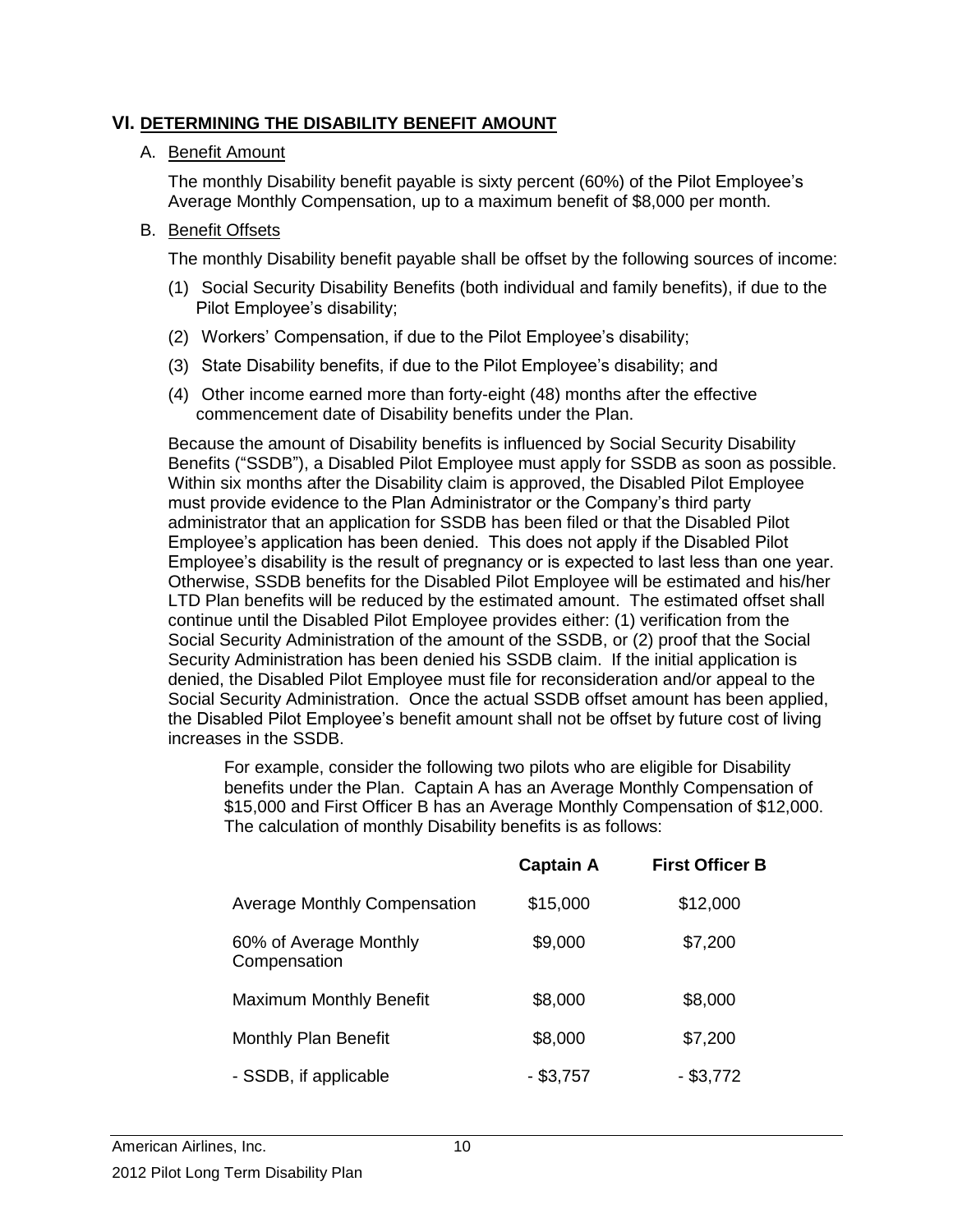Disability benefits paid by this Plan are taxable income and are considered W-2 earnings.

#### C. When Disability Benefits Begin

Disability benefit payments begin on the first day after the Disabled Pilot Employee has completed the Elimination Period.

The first check the Disabled Pilot Employee receives will be retroactive to the first day after the Elimination Period is completed. Subsequent Disability payments are made on the same pay schedule as a line Pilot Employee's regular paycheck (currently the  $25<sup>th</sup>$ day of the month for the previous month).

#### D. Duration of Benefit Payments

Disability benefits under the Plan shall be paid for up to twenty-four (24) months for disability from the occupation of an airline pilot due to a medical condition or treatment from that condition, with the exception of diagnoses of chemical dependency or a mental or nervous disorder which is subject to the limitations set forth in Article V, Section E.

After receiving twenty-four months of Disability benefit payments under the Plan, the Pilot Employee will continue to be considered Disabled if the Pilot Employee is unable to earn more than 80% of the Pilot Employee's pre-Disability Compensation earned at the Company in the twelve (12) months prior to the Pilot Employee's date of Disability.

#### E. Right To Recover Overpayments

If an overpayment occurs (e.g., due to mid-month advances, late removals or return-towork paperwork), the Pilot Employee will be required to reimburse the amount of the overpayment. Unless other arrangements are made, the amount overpaid may be recouped either from the Disability payment or the regular pay, as applicable.

#### F. Recurring Disability Provisions

In the event a Disabled Pilot Employee resumes duties as an Active Pilot Employee, but returns to Disability status due to the same cause within thirty-one (31) days of the date the Pilot Employee commenced flight crewmember training, the Disability will be treated as the same Disability. The Pilot Employee will not have to satisfy a new Elimination Period and monthly Disability benefits will resume immediately from the Plan, following the last paid day as an Active Pilot Employee. The amount of the monthly Disability benefit will be the same as the Disabled Pilot Employee received prior to returning to work.

If the Pilot Employee returns to Disability status after having resumed duties as an Active Pilot Employee for thirty-one (31) days or more or if the Disability is not due to the same cause, the Disability will be treated as a new Disability and a new Elimination Period will apply. In this case, Disability benefits will be paid from this Plan and not under the Disability provisions of the 2004 LTD Plan or the Program. The amount of the Disability benefit will be determined under this Article VI of this Plan.

G. When Disability Benefits End or Are Suspended

Disability benefits end on the earlier of: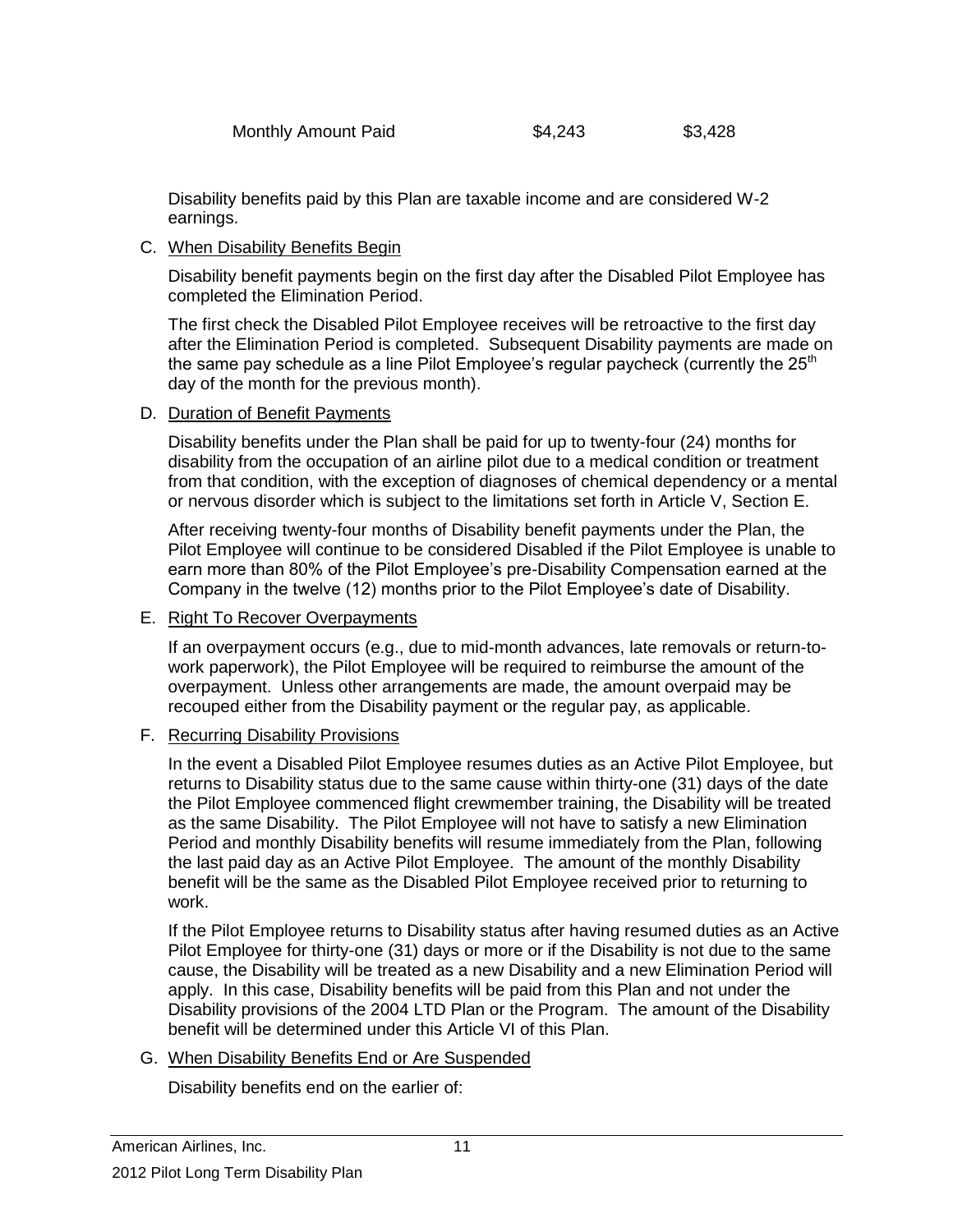- (1) The date the Disability ceases;
- (2) The payment of the maximum number of payments as stated in Article V;
- (3) The commencement of a Retirement Benefit;
- (4) The date the Pilot Employee attains the age at which he is no longer eligible to be a Pilot Employee under federal law;
- (5) Death.

Notwithstanding the above, a Pilot Employee diagnosed as chemically dependent or as suffering from a mental or nervous disorder shall be subject to the benefit limitation in Article V, Section E. This Article shall not be construed as overriding the limitation in Article V, Section E.

Disability benefits will be suspended during the following situations:

(1) Periods of Furlough, or

(2) In the event the Pilot Employee works for the Company in a capacity other than as a pilot, his Disability benefits shall not be paid while he is employed in such capacity.

#### H. Disability Payment Deductions

The following deductions will be taken from the Pilot Employee's Disability payment in the same way as they are taken from an Active Pilot Employee's paycheck, as appropriate:

Medical, Dental and Vision coverage

Health Care Reimbursement Accounts

Dependent Day Care Reimbursement Accounts

Life Insurance

Voluntary Personal Accident Insurance

Long Term Care

Non-revenue service charges

PC Purchase Plan

Federal (in accordance with the Code) and State income tax withholding

Should other health and welfare benefits become available to, and be elected by the Pilot Employee, applicable deductions will be taken from the Pilot Employee's Disability payment, in the same manner as described above. The Disabled Pilot Employee must use the same forms and procedures established by the Company for Active Pilot Employees for starting, changing or stopping payroll deductions from Disability benefit payments.

#### I. Payment of Proceeds for a Deceased Pilot Employee

In the event that a Pilot Employee has been approved for or is receiving initial or ongoing payment of Disability benefits under this Plan, and such Pilot Employee dies prior to the distribution of these benefit payments, such benefits shall be paid to the appropriate beneficiary or other recipient in accordance with the terms of this Plan.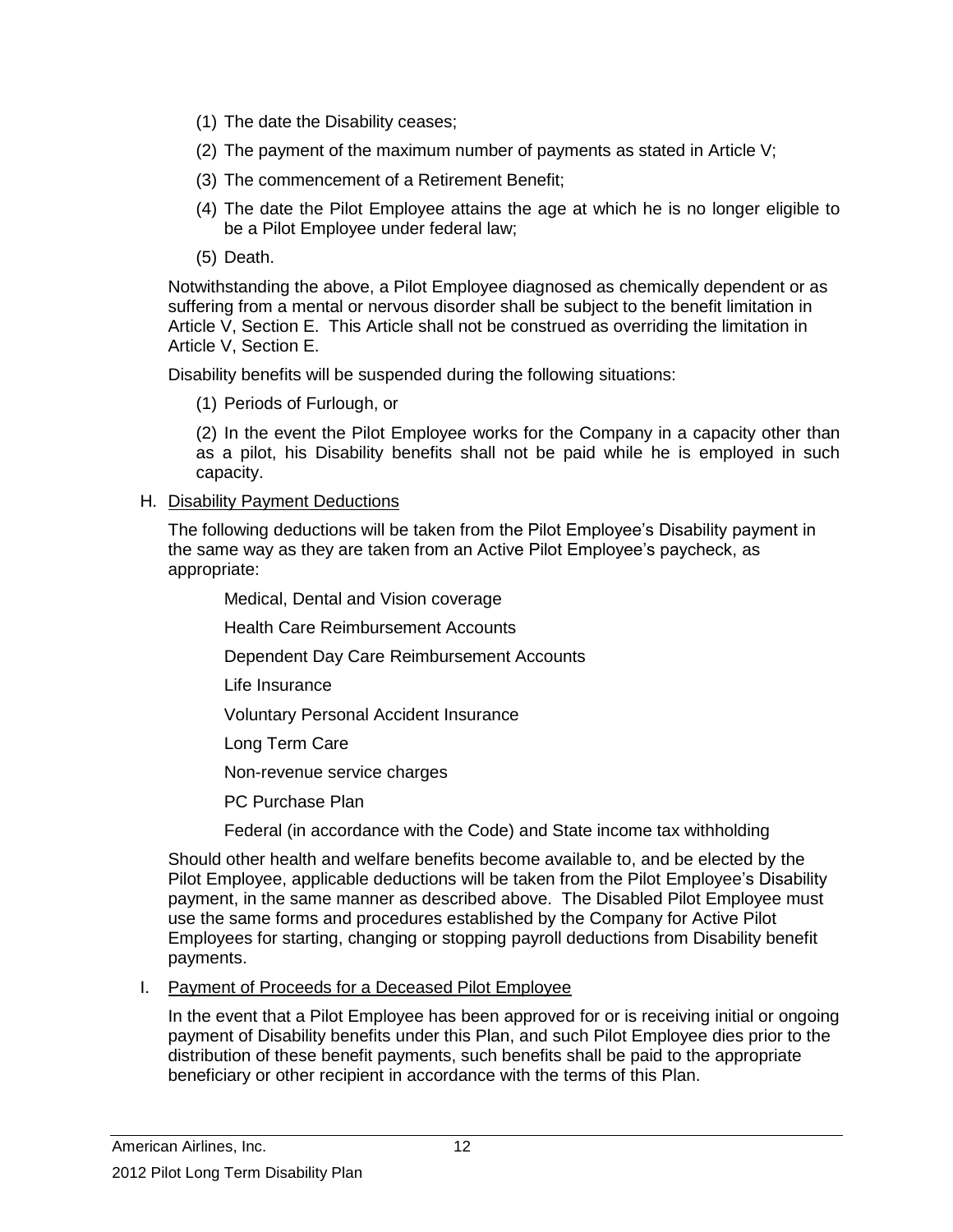# **VII. COMPANY ADMINISTRATIVE PROVISIONS**

#### A. Employer Action

Any action required of an Employer shall be evidenced by resolution of its board of directors or other governing body or by a person authorized to act by board resolution or by any person who is authorized to act by a written instrument executed by any person to whom authority has been delegated by the Board.

#### B. Indemnification

Each Employer by adoption of this Plan agrees to indemnify and save harmless the Board of Directors, the Company, and the members of the Pension Benefits Administration Committee, and each of them, from and against any and all loss resulting from liability to which the Board of Directors, the Company, or the members of the Pension Benefits Administration Committee, may be subjected by reason of any act or conduct (except willful or reckless misconduct) in their official capacities in the administration of this Plan, including all expenses reasonably incurred in their defense. In the event that the Employer fails to provide such defense, such liability shall be paid from the Company provided that the indemnification provisions shall not relieve the Board of Directors, or any members of the Pension Benefits Administration Committee from any liability they may have under ERISA for breach of a fiduciary duty.

#### C. Administrator and Named Fiduciary

- (1) Appointment of Administrator. The Company shall be the Administrator of the Plan as well as the "named fiduciary" of the Plan.
- (2) Powers of the Administrator. The Administrator shall possess authority to control and manage the operation and administration of the Plan, as provided herein. The Administrator shall delegate claims administration tasks to a third party administrator to be mutually agreed upon by the Company and the Association. The Administrator may delegate other tasks as it deems appropriate.

# D. Pension Benefits Administration Committee

- (1) Appointment of the Pension Benefits Administration Committee. The Board of Directors, or its designee, will appoint a Pension Benefits Administration Committee to exercise the responsibilities of the Administrator. The Pension Benefits Administration Committee shall consist of at least three (3) members.
- (2) Term. Each member of the Pension Benefits Administration Committee shall serve until his successor is appointed. Any member of the Pension Benefits Administration Committee may be removed by the Board of Directors, or its representative, with or without cause, and such Board, or its representative, shall have the power to fill any Pension Benefits Administration Committee vacancy that may occur. A Pension Benefits Administration Committee member may resign upon written notice to the Board of Directors.
- (3) Compensation. The members of the Pension Benefits Administration Committee shall serve without compensation for services as such, but the Employers shall pay all expenses of the Pension Benefits Administration Committee, including the expenses for any bond required under section 412 of ERISA.
- (4) Powers of the Pension Benefits Administration Committee. The Pension Benefits Administration Committee shall have the following powers and duties: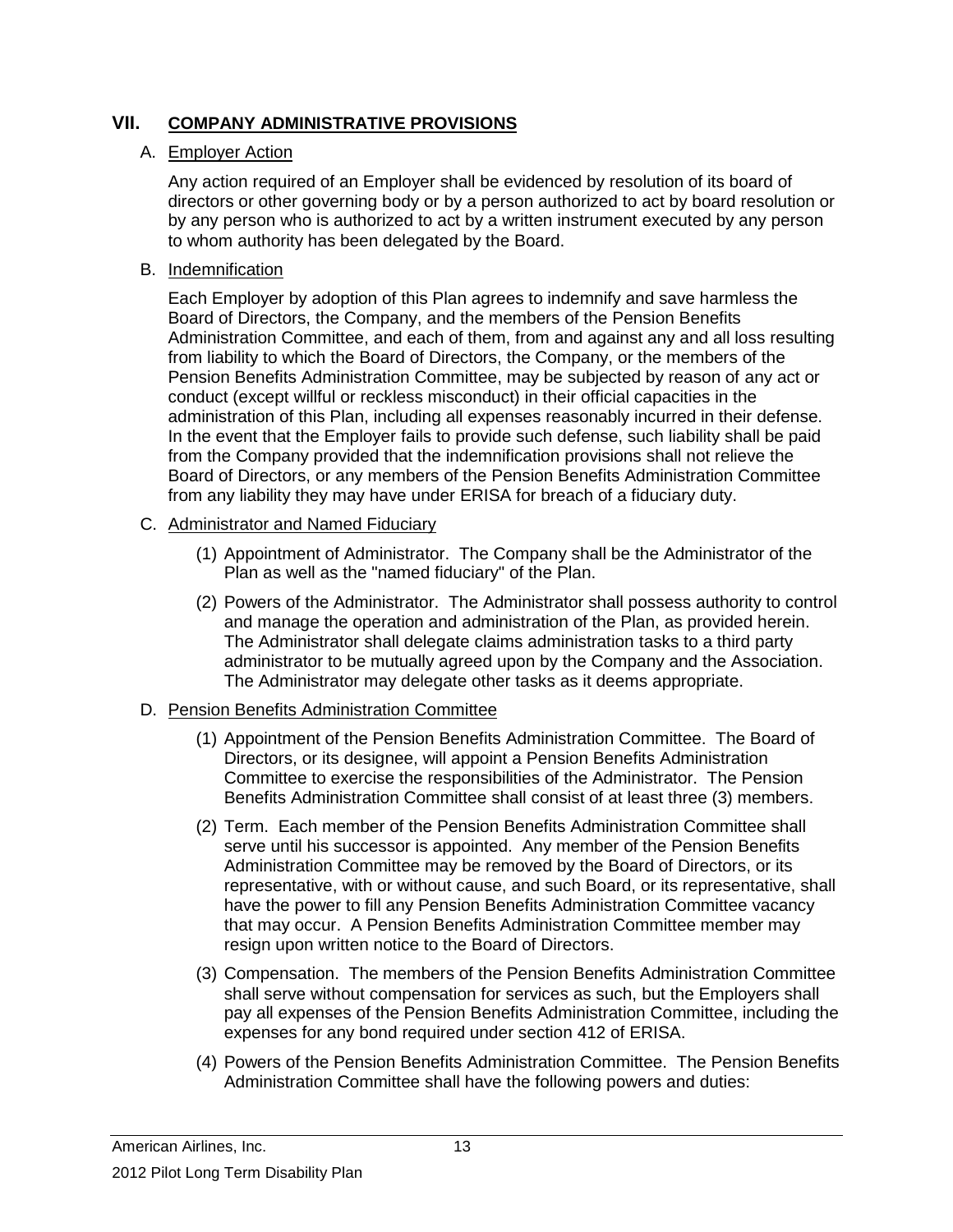- (a) To determine all questions concerning the rights of Pilot Employees under the Plan, which decisions shall be final and binding upon the Employer, unless arbitrary and capricious;
- (b) To exercise discretionary authority to determine eligibility for benefits and to continue the terms of the Plan;
- (c) To amend the Plan as deemed necessary or appropriate by the Pension Benefits Administration Committee to comply with applicable laws, the Agreements and to further the objectives of the Plan;
- (d) To adopt such rules, forms and procedures as may be necessary for the administration of the Plan in accordance with their terms and the terms of any applicable law;
- (e) To review and render decisions respecting a claim for (or denial of a claim for) a benefit under the Plan in accordance with the claims procedure described in Article VIII of this Plan.
- (g) To comply with the reporting and disclosure requirements under ERISA, and in connection therewith, to prepare and distribute to Pilot Employees and submit to governmental agencies, Plan descriptions, reports, and other materials or summaries; and
- (h) To exercise any and all functions of the Administrator of the Plan as set forth herein.

#### E. Operation of Committee

The Pension Benefits Administration Committee may act by a majority of its members present at a meeting at which at least half the members are present or by a unanimous written decision taken without a meeting and filed with the Secretary of the Company. If at any time the minimum number of PBAC members has not been designated by the Board of Directors, then the PBAC member or members designated and acting at such time shall be deemed to constitute the full membership of the PBAC. The PBAC may appoint a chairman, a secretary and such other agents and representatives (who may, but need not, be members thereof) as it may deem advisable to keep its records or to otherwise assist it, and the PBAC may exercise the power of the Company to designate such representatives to carry out the responsibilities of the Company otherwise delegated solely to the PBAC by the Plan. Each of the members of the Pension Benefits Administration Committee is authorized to sign documents required by the Department of Labor, Internal Revenue Service, or other governmental agencies on behalf of the Administrator.

#### F. Indemnification, of Designees of the Administrator

The Company shall indemnify each member of the Pension Benefits Administration Committee as well as any other directors, officers or employees of the Company who are designated to carry out any responsibilities of the Company in connection with the Plan against all liabilities and expenses, including attorneys' fees, actually and reasonably incurred by him in connection with any threatened, pending or completed legal action or judicial or administrative proceeding to which he may be a party, or may be threatened to be made a party, by reason of such membership or other designation, except with regard to any matters as to which he shall be adjudged in such action or proceeding to be liable for breach of fiduciary duty under ERISA or gross negligence or willful misconduct in connection therewith.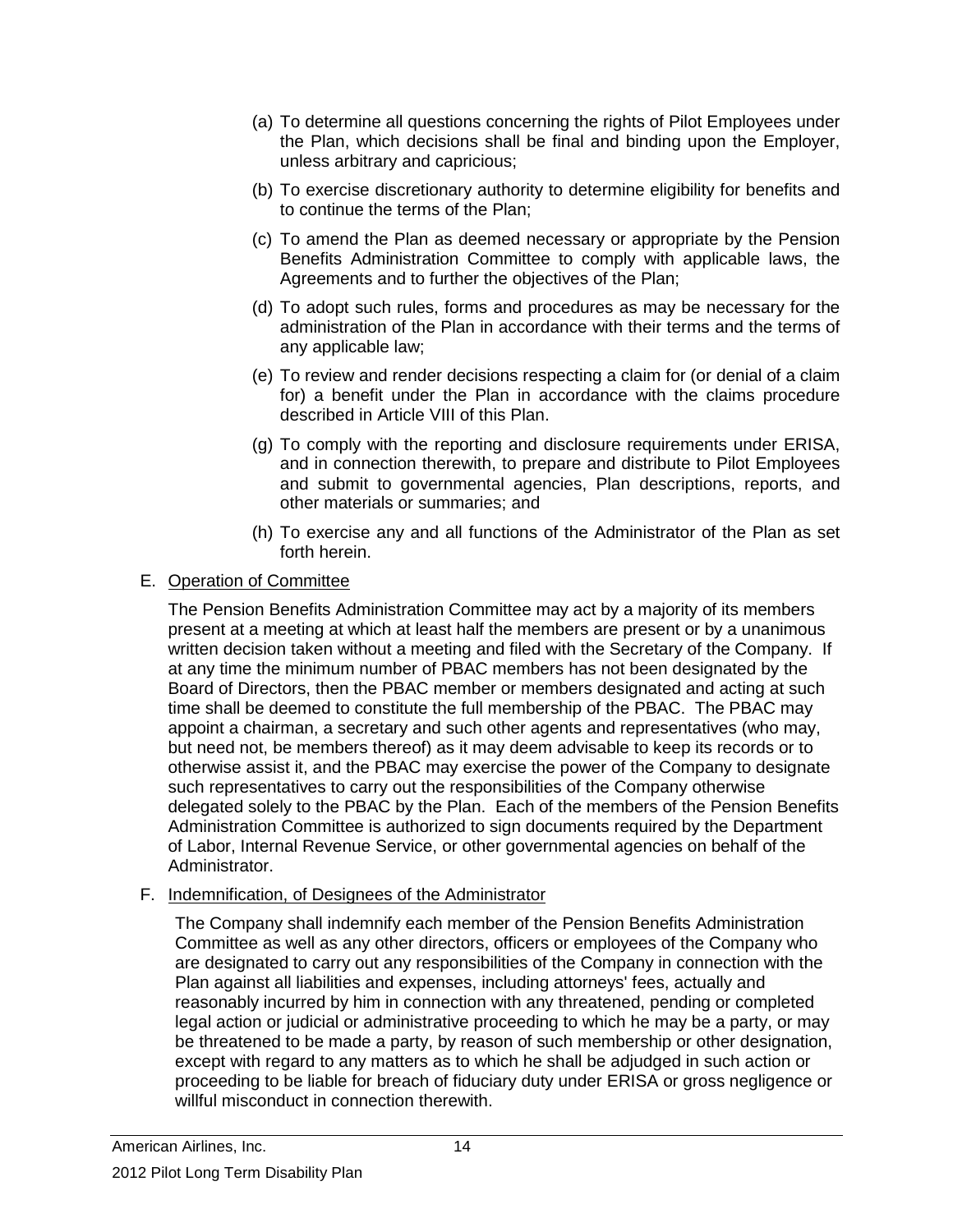Any director, officer or employee of the Company may act in more than one fiduciary capacity under the Plan and the Administrator may employ one or more persons to render advice to any director, officer or employee of the Company with respect to such individual's responsibilities under the Plan.

### G. Action Taken in Good Faith

To the extent permitted by ERISA, the members of the Pension Benefits Administration Committee, the Company and its directors, officers and employees shall be entitled to rely upon all tables, valuations, certificates and reports and opinions furnished by an actuary or by any accountant or insurance company that the Administrator has retained. In addition, such parties shall be entitled to rely upon information furnished by a Pilot Employee, the Company or the legal counsel for the Company. The members of the Pension Benefits Administration Committee, the Company and its directors, officers and employees shall be fully protected with respect to any action taken or suffered by them in good faith and in the absence of gross negligence or willful misconduct in reliance upon any such tables, valuations, certificates, reports or other advice of any such actuary, accountant, insurance company or upon any such information furnished by a Pilot Employee, the Company or legal counsel for the Company.

In carrying out their respective responsibilities under the Plan, the Administrator and other fiduciaries as defined, shall have discretionary authority to determine eligibility for and entitlement to Plan benefits and to construe the terms of the Plan. Any interpretation or determination made pursuant to such discretionary authority shall be given full force and effect, unless it can be shown that the interpretation or determination was arbitrary and capricious.

### H. Copies of Plan Documents

The Company will distribute the documents in accordance with ERISA. Copies of this Plan and Summary Plan Description and any other documents and records which a Pilot Employee is entitled by law to inspect shall be open to inspection by the Pilot Employee or his/her duly authorized representatives at the office of the Administrator (or, where applicable, at the office of the Association) at any reasonable business hour. A Pilot Employee or his duly authorized representative(s) may also obtain copies of such documents by writing the Administrator. The Administrator may require a Pilot Employee to pay a reasonable copying charge to obtain copies of documents for which such changes are allowed by law.

# I. Liability Insurance

The Company may purchase insurance to cover potential liability of anyone who serves in a fiduciary capacity with regard to the Plan.

# **VIII. PILOT EMPLOYEE ADMINISTRATIVE PROVISIONS**

# A. Personal Data to Administrator

Each Pilot Employee shall furnish to the Administrator evidence, data, or information as the Administrator considers necessary for the purpose of administering the Plan. The provisions of this Plan are effective for the benefit of each Pilot Employee, or Inactive Pilot upon the condition precedent that each Pilot Employee will promptly furnish full, true, and complete evidence, data, and information when requested to do so by the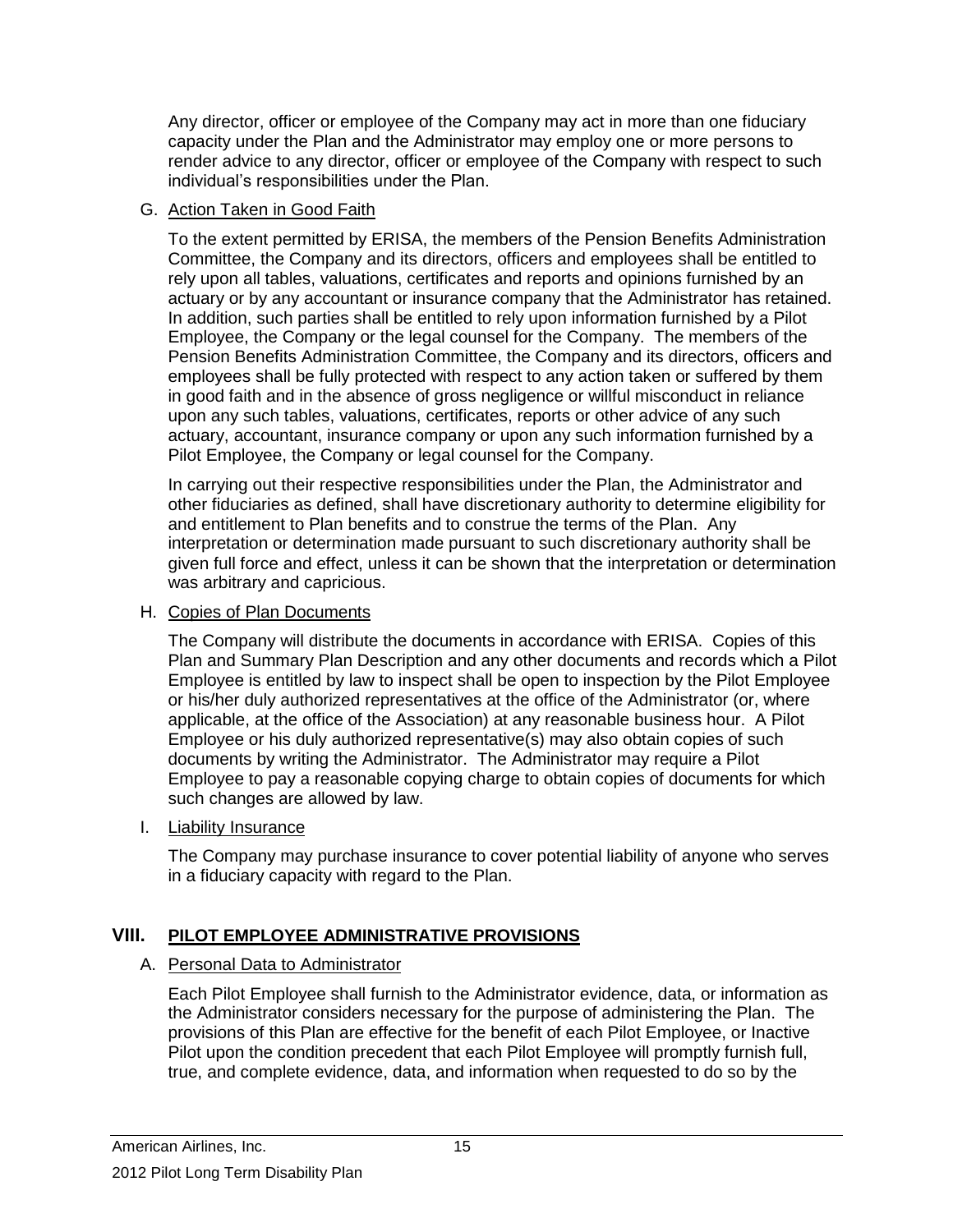Administrator, provided the Administrator shall advise each Pilot Employee of the effect of his failure to comply with its request.

#### B. Address for Notification

Each Pilot Employee shall file with the Administrator, in writing, his mailing address, and each subsequent change of such mailing address. Any payment or distribution made hereunder, and any communication addressed to a Pilot Employee, at the last address filed with the Administrator, or if no such address has been filed, then at the last address shown on the records of the Employer, shall be deemed to have been delivered to the Pilot Employee on the date that such distribution or communication is deposited in the United States Mail, first class postage prepaid, to be forwarded to such address.

#### C. Inalienability of Benefits

No benefit payment under the Plan, and no right or claim thereto, shall be subject in any manner to anticipation, alienation, sale, transfer, assignment, pledge, encumbrance or charge and any attempt to do so shall be void and have no effect. Likewise, nor shall any benefit payment under the Plan, or right or claim thereto, be in any way subject to the debts, contracts, liabilities, engagements or torts of any individual or institution entitled to or possessing such right or claim. If any Pilot Employee is adjudicated bankrupt or if any attempt is made to anticipate, alienate, sell, transfer, assign, pledge, encumber or charge any such benefit or claim or right thereto, except as specifically provided in the Plan, then the Company shall not honor any such attempt and any such benefit or any remaining portion thereof shall be paid or held, after such adjudication or attempt, as follows:

- (1) If such benefit is in pay status, the Administrator may at its discretion terminate its payment and direct that payment of the benefit or the remaining portion thereof be made exclusively to or for the benefit of such Pilot Employee, as the case may be, or to the Pilot Employees' dependents, and in such form as the Administrator may direct; and
- (2) If such benefit is not in pay status, whether or not the Pilot Employee with respect to whom such benefit is payable continues to be employed by the Employer, the Administrator shall direct that such benefit be held exclusively for payment to such Pilot Employee, or to the Pilot Employees' dependents, at the Pilot Employee's commencement of an Disability benefit.
- (3) If any court of competent jurisdiction shall order the Administrator to do anything inconsistent with this Section and the Administrator thereafter notifies the Pilot Employee of this order, then, unless and until the order is set aside, the following provisions shall apply: (a) the Administrator may refrain from doing anything that would prevent later obeying the order; and (b) thirty (30) days after giving such notice the Administrator may obey the order to the extent that doing so would not violate ERISA or the Code.
- (4) If any Pilot Employee's benefit is garnished or attached by order of any court of competent jurisdiction, the Administrator may bring an action for a declaratory judgment in a court of competent jurisdiction to determine the proper recipient of the benefit to be paid by the Plan. During the pendency of such action, any benefit that becomes payable shall be paid into the court as it becomes payable, to be distributed by the court to the recipient it deems proper at the close of such action.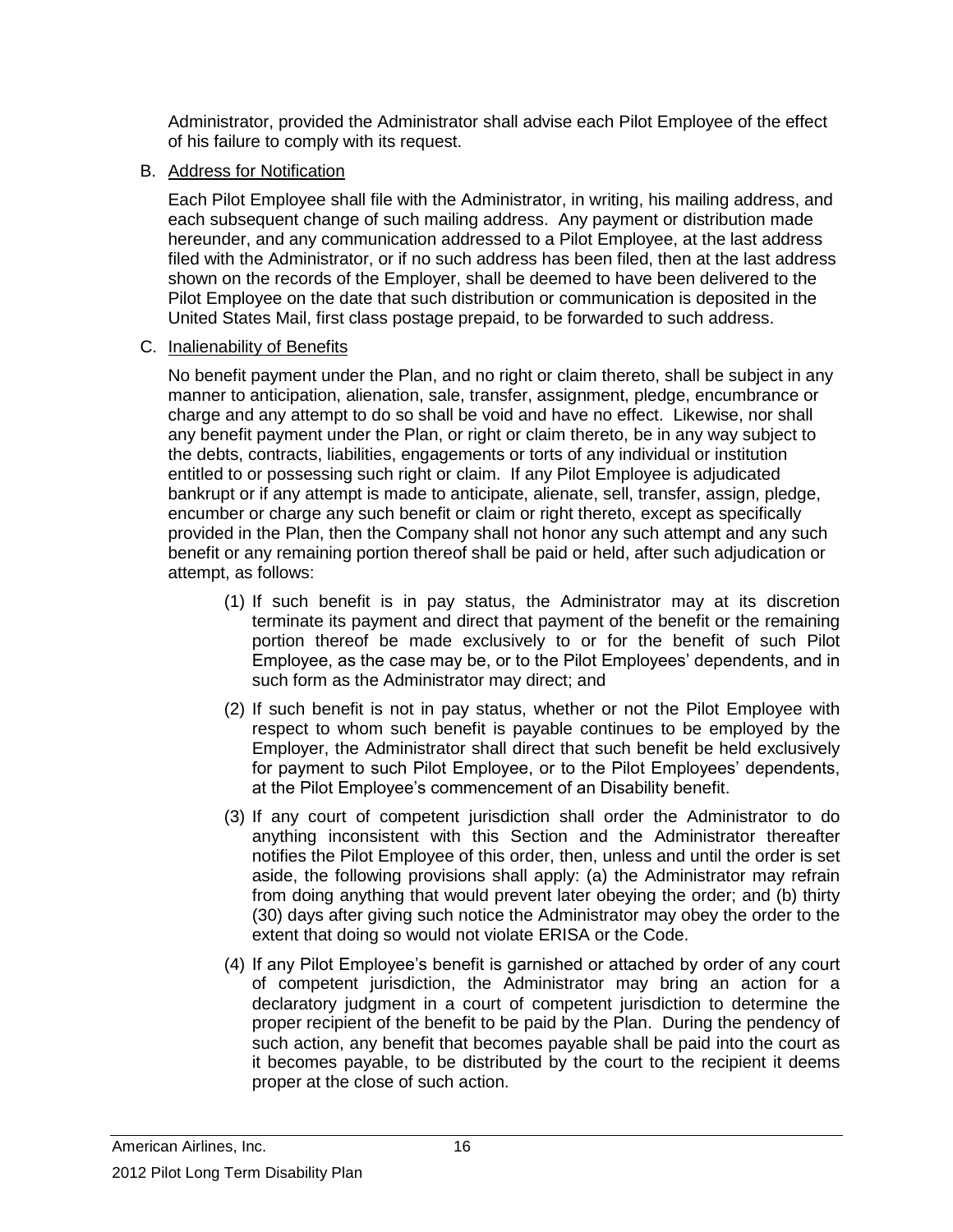#### D. Information Available

Any Pilot Employee may examine copies of the Plan's latest annual report, and any other instrument under which the Plan was established or is operated, or other information that the Administrator is required to make available under section 104(b)(2) of the ERISA. The Administrator will maintain such items for examination during reasonable business hours in its respective offices, or in such other place or places as it may designate from time to time in order to comply with the regulations issued under the Act. Upon the written request of a Pilot Employee, the Administrator shall furnish him with a copy of such items. The Administrator may make a reasonable charge to the person requesting the copy so furnished, to the extent allowed by law.

#### E. Claims Filing Procedure

The claim filing procedures shall be determined by the Company and/or the third party administrator. Any claim relating to a Disability benefit under the Plan shall be submitted in writing by the Pilot Employee or his authorized representative with all applicable medical information to Flight Administration who will forward the information to the Administrator for determination and subsequent payment. Claim forms can be obtained from Flight Administration. All claims must be filed within one (1) year after the Pilot Employee's date of Disability in order to be eligible for benefits.

After the Administrator receives the forms, the Disabled Pilot Employee's claim will be processed. Sometimes the Administrator may request additional information. The Administrator will notify the Disabled Pilot Employee of the decision regarding the Disability claim. The Administrator will provide notifications and/or payments directly to the Disabled Pilot Employee based on the last known address.

If the Administrator determines that any applicant is not entitled to receive all or a part of the Disability benefit claimed, it will mail or deliver written notice to such applicant of its determination and the specific reasons for the denial with appropriate references to pertinent Plan provisions, a description of any additional material or information necessary for the applicant to perfect the applicant's claim, and an explanation of why such material or information is necessary, a description of the Plan's review procedures and the time limits applicable to such procedures, including a statement of the applicant's right to bring a civil action under section 502(a) of ERISA following an adverse benefit determination.

Such notice shall be provided by the Administrator within forty-five (45) days of receipt of the claim by Flight Administration. This forty-five (45) day period may be extended an additional thirty (30) days if necessary, provided the Administrator gives notice to the applicant during the initial forty-five (45) day period. If, prior to the end of the first thirty (30) day extension period, the Administrator determines that a decision cannot be rendered due to matters beyond its control, the period for making the determination may be extended up to an additional thirty (30) days. In such event, the Administrator shall notify the applicant, prior to the expiration of the first thirty (30) day extension period, of the circumstances requiring the additional extension and the date by which the Administrator expects to render a decision.

F. Appeal and Review of Disability Claims

The following describes the appeal process under this Plan, and whenever the Pilot Employee can take an action under this process, his authorized representative can take such action on his behalf: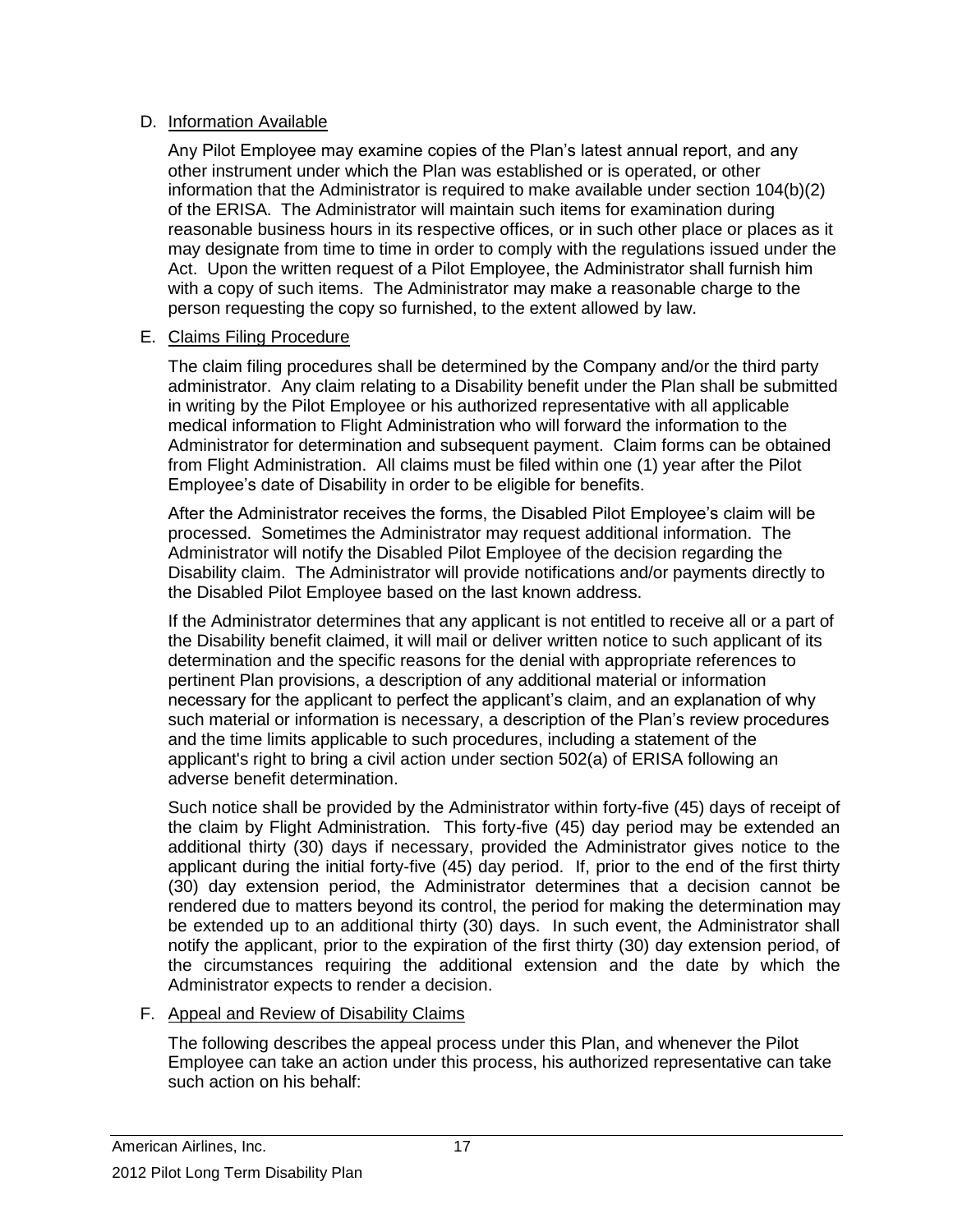- (1) If the Pilot Employee's claim is wholly or partly denied, the denial notice must include specific reasons for such denial, reference to Plan terms and conditions on which the denial was based, a description of any additional material or information necessary for the Pilot Employee to perfect his claim and an explanation of why such material or information is necessary, a description of the Plan's review procedures, and the time limits applicable to such procedures, including a statement of the right to bring a civil action under Section 502(a) of ERISA following an adverse benefit determination.
- (2) If an internal rule or guideline was relied upon in making the adverse benefit determination, the Pilot Employee is entitled to receive that information, or be advised that this information was relied upon in making the determination, and that the Pilot Employee can receive a copy of the information free of charge, upon request.
- (3) The Pilot Employee may request that the Pension Benefits Administration Committee review the denial of all or part of his claim. This request will constitute an appeal. The request must be in writing and must be received by the Administrator no more than 180 days after the Pilot Employee receives notice of the adverse benefit determination. The request must be submitted to the Administrator at the address provided on page 27. Any notice of appeal received by the Administrator after this 180-day period will be null and void.
- (4) If the adverse benefit determination was based in whole or in part on a medical judgment (for example, the clinical validity of a Pilot Employee's claim of the existence of a Disability or the continuation of the illness or injury which gave rise to such Disability), the Pension Benefits Administration Committee shall consult with an independent clinical source mutually agreed upon by the Company and the Association. The independent clinical source: (i) shall be a health care professional with appropriate training and experience in the field of medicine involved in the medical judgment; (ii) shall not have been consulted about the initial adverse benefit determination that is the subject of the appeal; and (iii) shall not be a subordinate of any such individual who was consulted in connection with the initial adverse benefit determination. The independent clinical source's findings regarding the clinical validity of the existence of Disability or the nature and extent of the illness or injury that gave rise to such Disability, shall be final and binding upon the Company, the Association and the Pilot Employee and his Beneficiaries. The cost of referral of a dispute to an independent clinical source pursuant to this paragraph, including the cost of all examinations or proceedings in connection therewith, shall be shared equally by the Company and the Association. This paragraph supersedes all letters and prior agreements related to the selection of an independent clinical source or independent clinical reviewer for the 2004 Pilot LTD Plan and the Program.
- (5) The Pilot Employee will be provided, upon request and free of charge, reasonable access to, and copies of, all documents, records, and other information relevant to the claim. Relevant information includes: anything that was relied on in making the benefit determination; anything submitted, considered or generated in the course of making the determination, without regard to whether the information was relied upon in making the determination; information that demonstrates compliance with required administrative processes and safeguards; and information regarding any statement of policy or guidance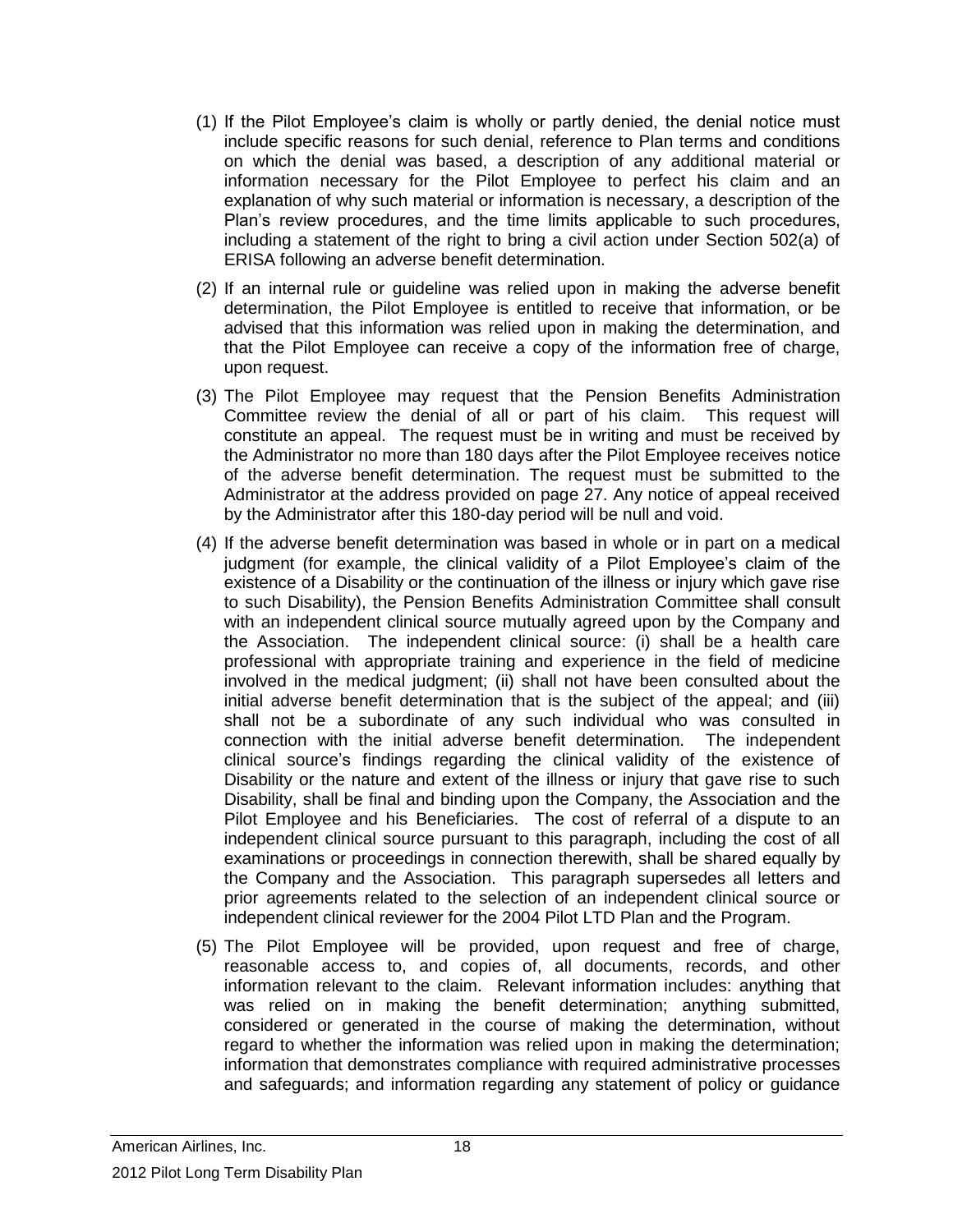about the denied treatment option, without regard to whether the statement was relied upon in making the benefit determination.

- (6) As part of this review, the Pilot Employee may submit written comments, documents, records, and other information relevant to his claim ("Appeals Materials"). Only the Appeal Materials received by the Administrator prior to the 180-day appeal period will be considered. There will be no exception to this rule.
- (7) After receiving the Pilot Employee's request, the Pension Benefits Administration Committee will review the Pilot Employee's claim promptly. No deference will be given to the initial adverse benefit determination, nor will the Pension Benefits Administration Committee include the person who made the initial adverse determination or any person who is a subordinate of that individual in the review process. The review will take into account all comments, documents, records, and other information submitted by the Pilot employee relating to the claim, without regard to whether such information was submitted or considered in the initial benefit determination.
- (8) The identity of any medical or vocational experts whose advice the Administrator obtained in connection with the applicant's claim will be disclosed to the applicant, regardless of whether such advice was relied upon in making the adverse determination.
- (9) The Pension Benefits Administration Committee will advise the Pilot Employee of the results of its review within forty-five (45) days after it receives the Pilot Employee's request, unless it determines that special circumstances (such as the need to hold a hearing) require an extension of time for processing the Pilot Employee's claim. In order for the time to be extended, the written notice of the extension must be furnished to the Pilot Employee prior to the termination of the initial forty-five (45) day period. The notice must tell the Pilot Employee the nature of the special circumstances and the date by which the Pension Benefits Administration Committee expects to render the determination on review.
- (10) The Pension Benefits Administration Committee will render its final decision in writing. If the applicant's claim has been denied, the notification will include the following:
	- (a) The specific reason(s) for the denial and a reference to specific Plan provisions on which the determination is based;
	- (b) A statement that the applicant is entitled to receive, upon request and free of charge, reasonable access to, and copies of, the Record;
	- (c) A statement describing any voluntary appeal procedures offered by the Administrator, such as arbitration and the applicant's right to obtain information about such procedures;
	- (d) If a rule or guideline was relied upon in making the adverse determination, a statement to that effect and a statement that a copy of such rule or guideline will be provided to the applicant free of charge, upon request; and
	- (e) A statement of the applicant's right to bring a civil action under section 502(a) of ERISA following an adverse benefit determination.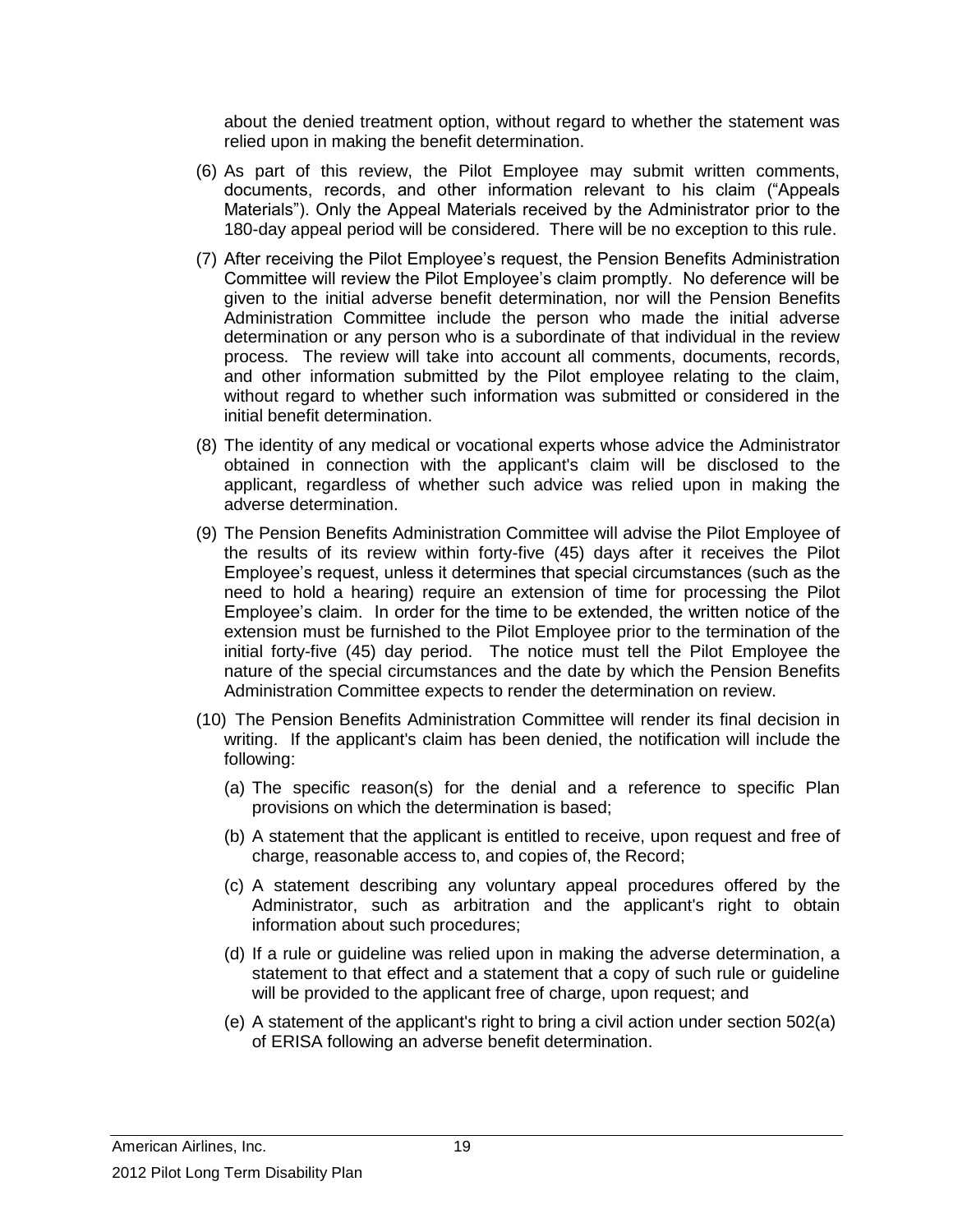#### G. General Administration – Finality of Decisions

- (1) The PBAC has the express authority to interpret any provision of this Plan and to determine, at its sole discretion, the meaning and application of any such provision as to each Pilot Employee, in accordance with the facts and circumstances of each particular claim. Except for the right of a Pilot Employee to appeal the denial of a claim, any decision or action of the PBAC, within their scope of authority, shall be final and binding on all persons claiming a right to benefits under the Plan. No benefit shall be payable under the Plan, unless the PBAC determines in its sole discretion that such benefit is payable under the terms of the Plan.
- (2) Effect of Certain Determinations Under Other Agreements. In administering the Plan, the Administrator shall be bound by any determination pursuant to the Agreements, as applicable. The Administrator shall not administer the Plan in any manner inconsistent with a final determination under such Agreements. Notwithstanding any other provision of this Plan, neither the interpretation of the Plan nor its administration shall as such be within the jurisdiction of such Agreements.

If the Administrator has any reasonable doubt that Disability payments are being received by the person entitled thereto, it shall, by registered mail addressed to the person concerned, at his address last known to the Administrator, notify such person that all unmailed and future Disability payments shall be henceforth withheld until the Pilot Employee provides the Administrator with evidence of entitlement to such benefit and his proper mailing address.

# **IX. FIDUCIARIES' DUTIES**

#### A. Fiduciaries

The "Fiduciaries" (herein so called) of the Plan shall be the following:

- (1) The Company;
- (2) The Employers;
- (3) The Administrator;
- (4) The Pension Benefits Administration Committee;
- (5) Such other person or persons that are designated to carry out fiduciary responsibilities under the Plan.

Any person or group of persons may serve in more than one fiduciary capacity with respect to the Plan. A fiduciary may employ one or more persons to render advice with regard to any responsibility such fiduciary has under the Plan. Each fiduciary shall discharge his duties and responsibilities with respect to this Plan in accordance with the provisions more particularly set forth in this Plan.

B. Allocation of Responsibilities

The powers and responsibilities of the fiduciaries are hereby allocated as indicated below:

(1) Company. The Company shall be responsible for all functions assigned or reserved to it under the Plan. Any authority assigned or reserved to the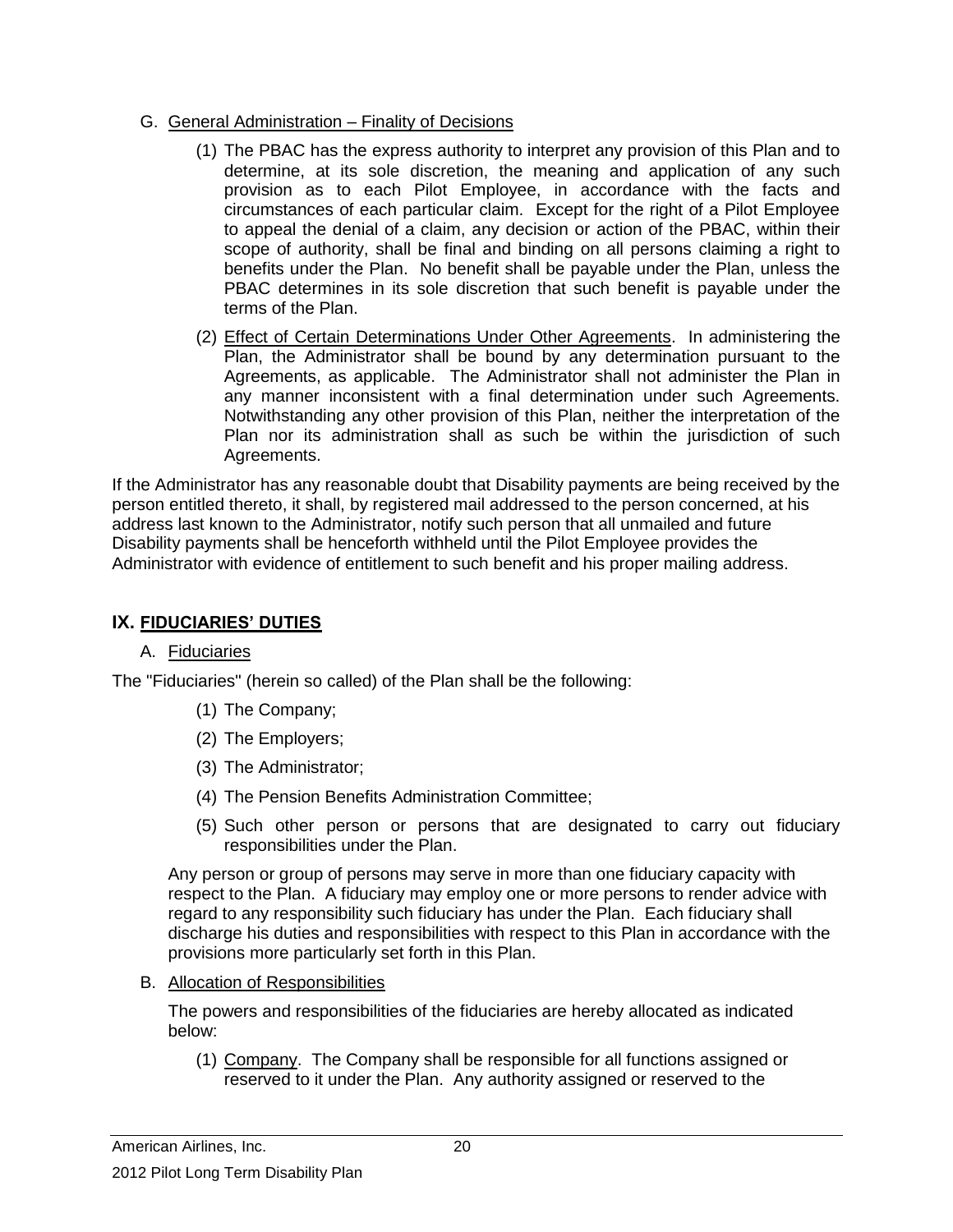Company under the Plan shall be exercised by resolution of the members of the Board of Directors.

- (2) Employer. The Employer shall be responsible for all functions assigned or reserved to it under the Plan. Any authority assigned or reserved to the Employer under the Plan shall be exercised by resolution of the Employer's board of directors.
- (3) Administrator. The Administrator shall have the responsibility and authority to control the operation and administration of the Plan in accordance with the terms of the Plan, except with respect to duties and responsibilities specifically allocated to other fiduciaries. The Company, acting as Administrator, shall delegate certain tasks, including claims administration, to a third party administrator to be mutually agreed upon by the Company and the Association.
- (4) Pension Benefits Administration Committee. The Pension Benefits Administration Committee shall have the responsibility and authority to control the operation and administration of the Plan in accordance with the terms of the Plan, except with respect to duties and responsibilities specifically allocated to other fiduciaries.
- (5) Allocation of Responsibilities. Powers and responsibilities may be allocated to other fiduciaries as provided for under this Section.

This Section is intended to allocate to each fiduciary the individual responsibility for the prudent execution of the functions assigned to it, and none of such responsibilities or any other responsibility shall be shared by two (2) or more of such fiduciaries unless such sharing shall be provided for by a specified provision of the Plan.

#### C. Procedures for Delegation and Allocation of Responsibilities

Fiduciary responsibilities may be allocated as follows:

- (1) The Administrator may specifically allocate responsibilities to specified individuals.
- (2) The Company may designate one or more individuals or committees of individuals to carry out any of its fiduciary responsibilities in connection with the Plan. Any such designation may be made in the Plan, by the Board of Directors or by an officer or officers duly authorized by the Board of Directors to make such designation on behalf of the Company. Any designation, or revocation thereof made by the Board of Directors or by such officer or officers shall be made in writing, shall specify the responsibilities which the designee is to carry out and shall be filed with the Secretary of the Company, from whom the name and committee assignment, if any, of all individuals so designated and of any officers authorized to make such designations shall be available.
	- (a) The Pension Benefits Administration Committee may designate a person or persons other than a fiduciary to carry out fiduciary responsibilities under the Plan, provided that the authority granted the Pension Benefits Administration Committee under this subparagraph shall not cause any person or persons employed to perform ministerial acts and services for the Plan to be deemed fiduciaries of the Plan.

Any allocation of responsibilities pursuant to this Section shall be made by filing a written notice thereof with the Administrator and the Company specifically designating the person or persons to whom such responsibilities or duties are allocated and specifically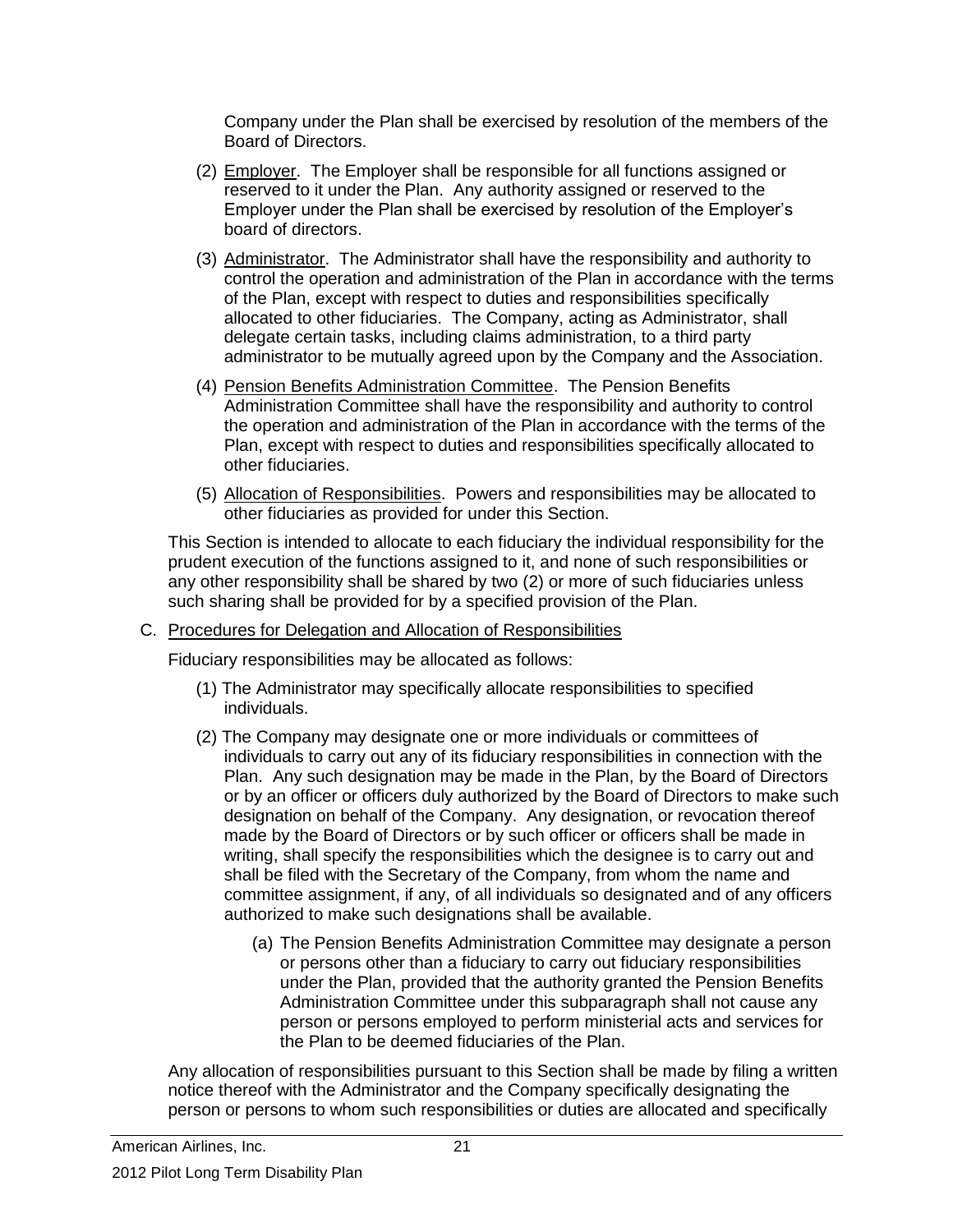setting out the particular duties and responsibilities with respect to which the allocation or designation is made.

D. General Fiduciary Standards

A fiduciary shall discharge his duties with respect to the Plan solely in the interest of the Pilot Employees and:

- (1) For the exclusive purpose of providing benefits to Pilot Employees and defraying reasonable expenses of administering the Plan;
- (2) With the care, skill, prudence, and diligence under the circumstances then prevailing that a prudent man acting in a like capacity and familiar with such matters would use in the conduct of an enterprise of a like character and with like aims; and
- (3) In accordance with the documents and instruments governing the Plan, insofar as such documents and instruments are consistent with the provisions of Title I of ERISA.

# E. Liability Among Co-Fiduciaries

- (1) Except for any liability which a fiduciary may have under ERISA, a fiduciary shall not be liable for the breach of a fiduciary duty or responsibility by another fiduciary of the Plan except in the following circumstances where:
	- (a) The fiduciary participates knowingly in, or knowingly undertakes to conceal, an act or omission of such other fiduciary, knowing such act or omission is breach;
	- (b) The fiduciary's failure to comply with the general fiduciary standards in the administration of the fiduciary's specific responsibilities that give rise to its status as a fiduciary has enabled such other fiduciary to commit a breach; or
	- (c) The fiduciary has knowledge of a breach by such other fiduciary and does not undertake reasonable efforts under the circumstances to remedy the breach.

(2)Liability Where Allocation Is in Effect. To the extent that fiduciary responsibilities are specifically allocated either by a fiduciary or pursuant to the express terms hereof to any person or persons, then such fiduciary shall not be liable for any act or omission of such person in carrying out such responsibility except to the extent that the fiduciary violated this Section: (a) with respect to such allocation or designation, (b) with respect to the establishment or implementation of the procedure for making such an allocation or designation, (c) in continuing the allocation or designation, or (d) if the fiduciary would otherwise be liable in accordance with this Section.

(3)No Responsibility for Employer Action. Neither the Administrator nor the Pension Benefits Administration Committee shall have any obligation or responsibility with respect to any action required by the Plan to be taken by an Employer, or any Pilot Employee.

(4)No Duty to Inquire. Neither the Administrator nor the Pension Benefits Administration Committee shall have any obligation to inquire into or be responsible for any action or failure to act on the part of the others.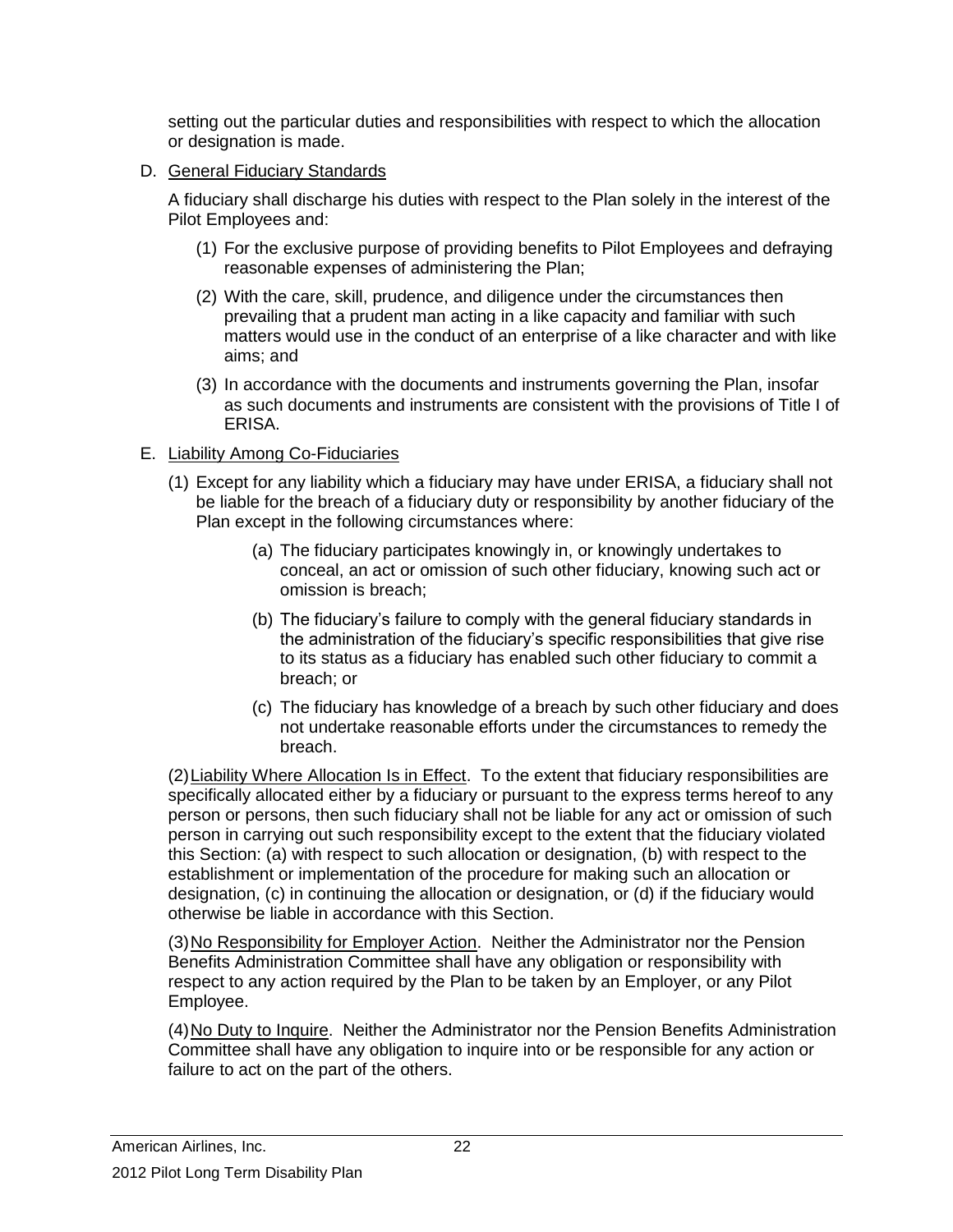(5)Successor Fiduciary. No fiduciary shall be liable with respect to any breach of fiduciary duty if such breach was committed before becoming a fiduciary or after ceasing to be a fiduciary.

- F. Amendment and Termination of the Plan. Subject to the provisions of Supplement F(4) of the Agreements, the Company and the PBAC expect to continue the Plan indefinitely but they necessarily reserve the right to amend the Plan, in whole or in part, at any time or from time to time, and to suspend or terminate the Plan, in whole or in part, at any time, by action of the Board of Directors. The PBAC specifically reserves the unilateral right to amend the Plan for the purpose of complying with applicable laws and regulations.
- G. Procedure for Amendment

Any amendment which is required to be made to the Plan by ERISA, or by any regulations or interpretations issued by the Department of Labor or the Internal Revenue Service with respect to the requirements of ERISA, shall be made by action of the Pension Benefits Administration Committee, subject to the Agreements. All other amendments to the Plan may be made by action of the Board of Directors, or by such person or persons, including the Pension Benefits Administration Committee, as may be designated, to exercise the authority of the Company to amend the Plan, subject to the Agreements.

#### H. Merger with Other Plans

The Plan shall not be merged or consolidated with other plans.

I. Execution of Receipts and Releases

Any payment to any Pilot Employee, or to his legal representative, in accordance with the provisions of the Plan, shall to the extent thereof be in full satisfaction of all claims hereunder against the Plan. The Administrator may require such Pilot Employee or legal representative as a condition precedent to such payment, to execute a receipt and release therefor in such form as it shall determine.

J. Rights of Pilot Employees

Nothing contained in the Plan shall be construed as creating a contract of employment between the Employer and any Pilot Employee, as granting any rights to any Pilot Employee to be continued as such or which would otherwise affect his or her employment in any status with the Employer or as limiting the right of the Employer to discharge any Pilot Employee whether with or without cause.

K. Payment of Expenses

All expenses incident to the administration, termination, and protection of the Plan, including but not limited to legal, actuarial, and accounting fees, which are administrative expenses properly allocable with respect to the Plan as determined by the Administrator, in its sole and absolute discretion, shall be paid by the Employer.

# L. Obligations of the Company

The obligations of the Company under the Plan shall be limited to those obligations specifically assumed by it under the terms hereof, together with such additional obligations, if any, as may be imposed upon the Company by applicable law.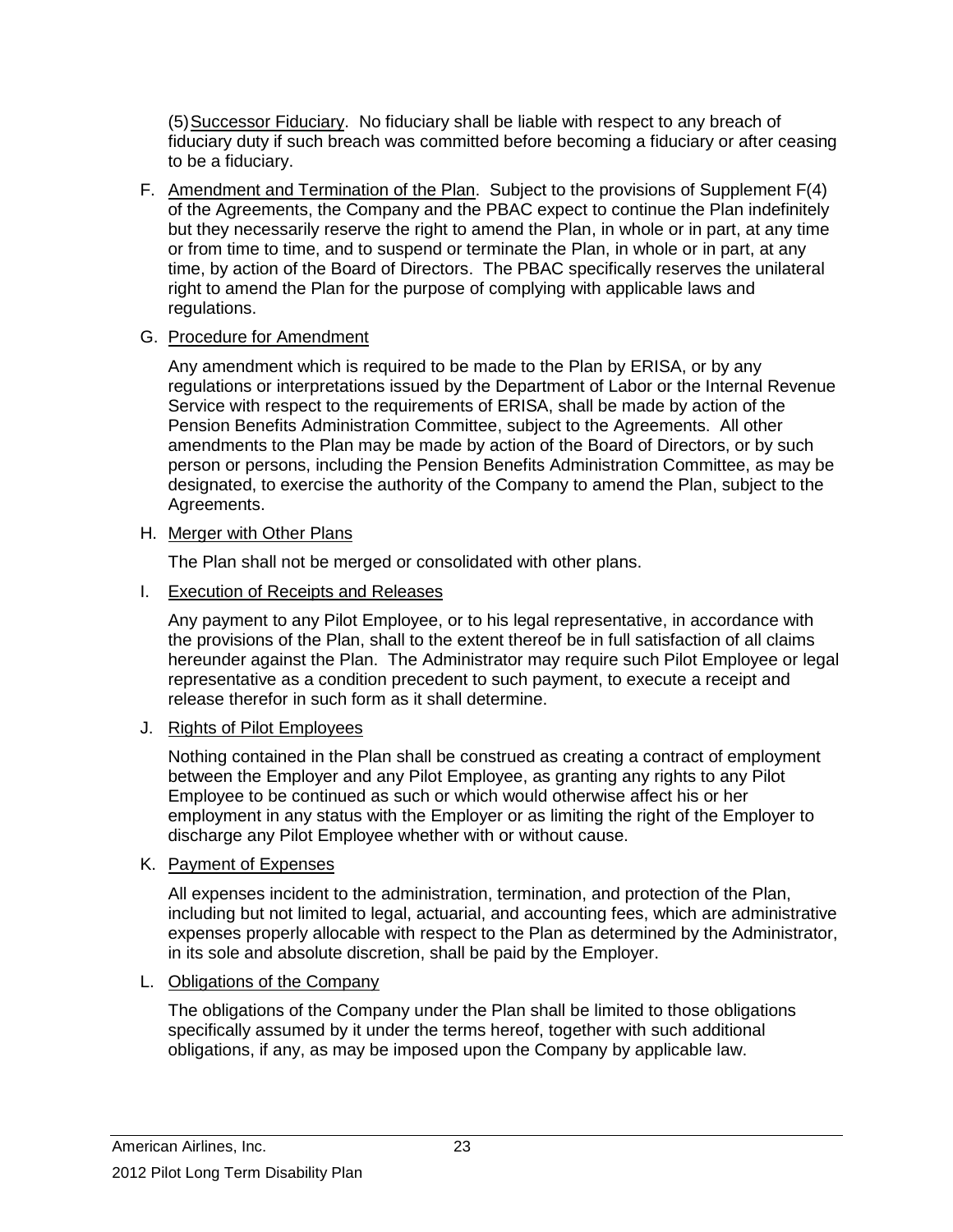#### M. Headings

The titles and headings are included for convenience of reference only and are not to be considered in construing the provisions hereof.

#### N. Pilot Claims

With respect to individual pilot disability matters, the Company cannot resolve individual benefit eligibility issues outside of the Plan's claim and appeal processes as provided herein.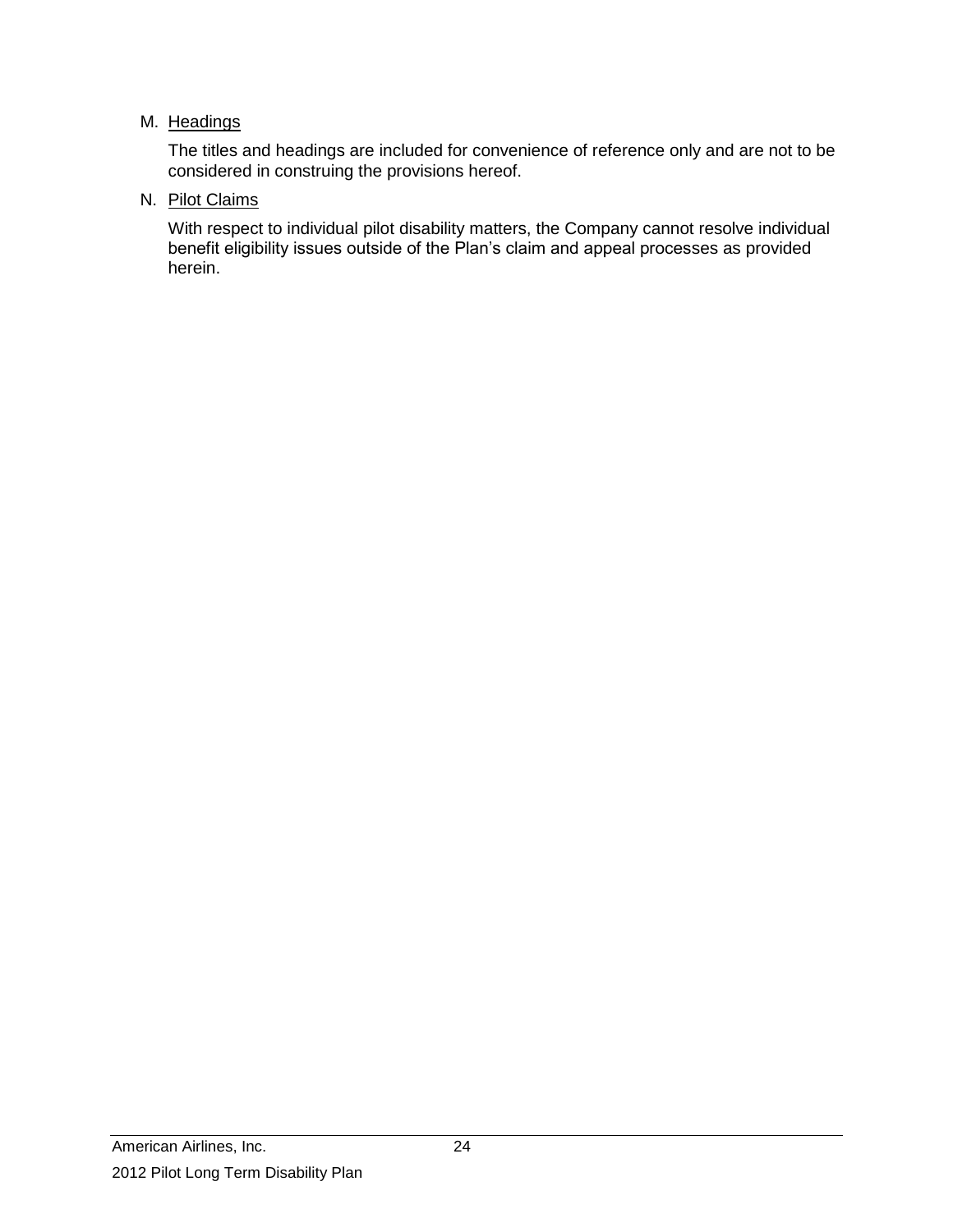# **X. GENERAL INFORMATION ABOUT THE PLAN**

# **YOUR RIGHTS UNDER ERISA**

This section contains statements of your rights under ERISA. This legal notice follows the format provided by federal regulations and summarizes your rights under the law.

As a participant in a plan governed by ERISA, you have been given information about Plan coverages and benefits.

To help Plan participants resolve disputes and to avoid inconvenience or delay of payment for eligible expenses, the Plan provides descriptions of claim and appeal procedures, as well as addresses, telephone numbers, and other references where you may obtain additional information and assistance.

As a participant in an ERISA plan, you are entitled to:

- Examine, without charge, all Plan documents and copies of all documents filed with the U.S. Department of Labor, such as the annual report and plan description. These documents can be examined without charge in the Plan Administrator's office. They can also be examined without charge at the Association's office.
- Obtain copies of all Plan documents and other Plan information from the Plan Administrator at the address shown on page 27. The Plan Administrator may make a reasonable charge for the copies, to the extent charges are allowed by law. Any materials requested by you should be received within thirty (30) days of receipt of your request unless the materials are not sent because of circumstances beyond the control of the Plan Administrator, in which case, the Plan Administrator will notify you of the circumstances and when the materials will be sent to you.

The Plan Administrator makes available all documents required by law, including a summary of the Plan's Annual Financial Report. Additional information is also provided which may be helpful to you in making the best use of your benefits.

ERISA also imposes obligations upon those persons responsible for the operation of the Plan. Such persons are referred to as "fiduciaries" under the law. Fiduciaries must act solely in the interest of the Plan participants, and they must act prudently in the performance of their duties. Fiduciaries may be removed for violating these rules and are required to make good any losses they have caused the Plan.

In carrying out their respective responsibilities under the Plan, the Plan Administrator and other Plan fiduciaries shall have discretionary authority to interpret the terms of the Plan and to determine eligibility for and entitlement to Plan benefits in accordance with the terms of the Plan. Any interpretation or determination made pursuant to such discretionary authority shall be given full force and effect under the Plan, unless it can be shown that the interpretation or determination was arbitrary and capricious.

No one may discharge you, or otherwise discriminate against you, to prevent you from receiving a benefit or from exercising rights under ERISA.

If your claim for benefits is denied, you must receive a written explanation of the reason. You have the right to a review and reconsideration of your claim. If your claim is improperly denied, or if fiduciaries are misusing Plan money, you have the right to file suit in a federal or state court. You will be responsible for the cost of any legal action, although the court may require the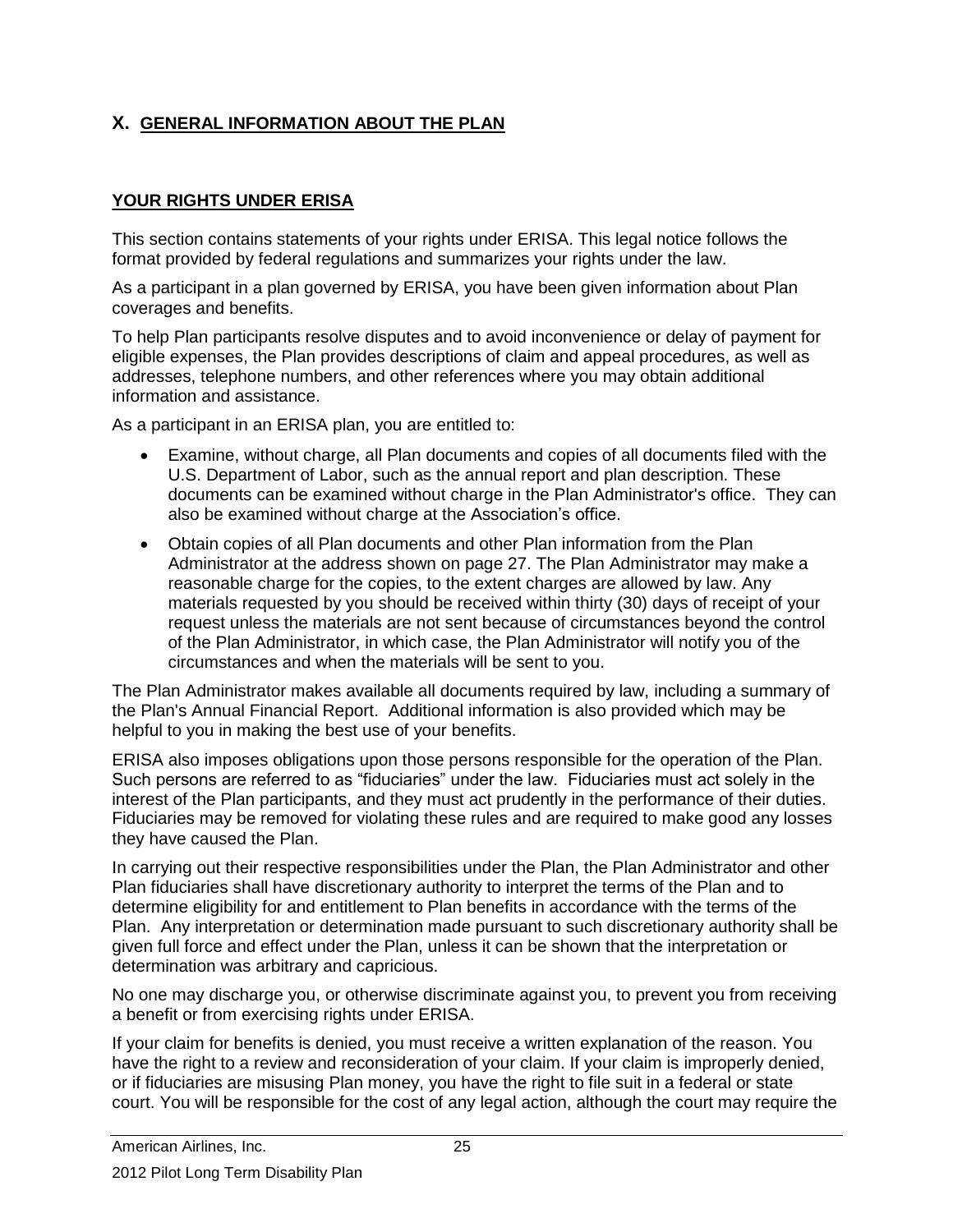other party to pay a part of or all of the legal costs, including attorney's fees, if you are successful in your lawsuit. However, if you are not successful in your lawsuit, for example, if the court finds your claim is frivolous, the court may order you to pay all legal costs.

If you have any questions about this statement or about your rights under ERISA, contact the Plan Administrator or the nearest area office of the Employee Benefit Services Administration (formerly, the Pension and Welfare Benefits Administration), U.S. Department of Labor, listed in your telephone directory or the Division of Technical Assistance and Inquiries, Pension and Welfare Benefits Administration, U.S. Department of Labor, 200 Constitution Avenue, N.W., Washington D.C.20210.

For general information contact:

# **HR Employee Services**

MD 5141-HDQ American Airlines, Inc. P. O. Box 619616 DFW Airport, Texas 75261-9616 (800) 447-2000

E-mail to: [Employee.Services@aa.com](mailto:Employee.Services@aa.com)

Web Address: [jetnet.aa.com.](http://jetnet.aa.com/) (Select "Benefits and Pay" from the *Jetnet* main landing page).

For information about your claims, contact your local Flight Administration office.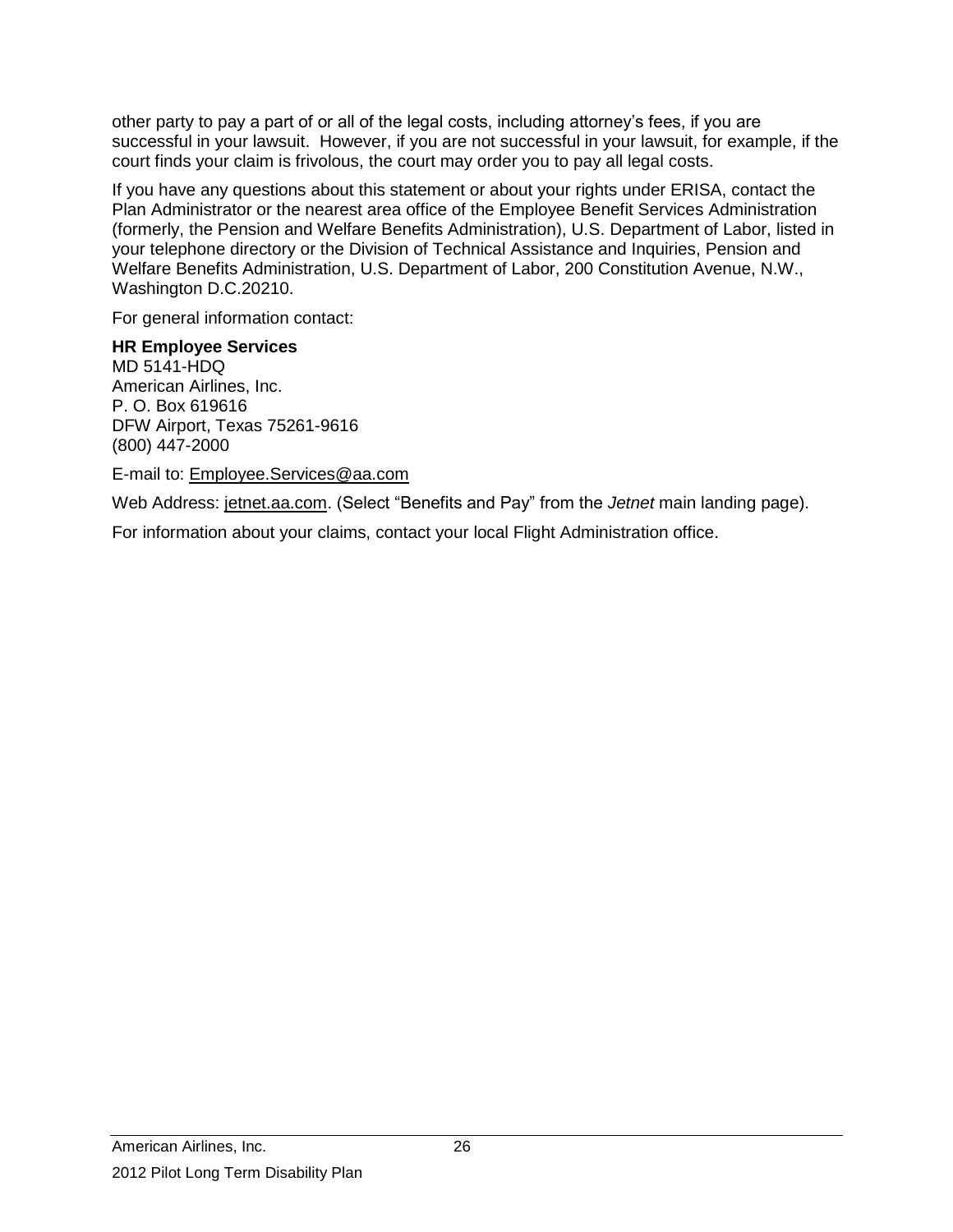#### **XI. PLAN INFORMATION**

**PLAN NUMBER:** 516 **TYPE OF PLAN:** Long Term Disability **EFFECTIVE DATE:** October 1, 2012

**PLAN NAME:** American Airlines, Inc. Pilot Long Term Disability Plan

**PLAN ADMINISTRATOR:** American Airlines, Inc.

Mailing address:

*Pilot Long Term Disability Claims Mail Drop 4100-HDQ2 P. O. Box 619616 DFW Airport, Texas 75261-9616 800-555-2372-(extension 5) Fax: 817-931-7540*

#### **PLAN SPONSOR:** American Airlines, Inc.

**EMPLOYER ID NUMBER:** 13-1502798

**AGENT FOR SERVICE** 

**OF LEGAL PROCESS**: Managing Director, Health & Welfare

American Airlines, Inc.

*Mailing address: Mail Drop 5126-HDQ P. O. Box 619616 DFW Airport, Texas 75261-9616*

#### *Street address:*

*Mail Drop 5126-HDQ 4333 Amon Carter Blvd Fort Worth, TX 76155*

| <b>FUNDING ARRANGEMENT:</b> | Self-Funded, Benefits are paid by the Company from<br>Company funds                                        |
|-----------------------------|------------------------------------------------------------------------------------------------------------|
| <b>PLAN YEAR:</b>           | January 1 through December 31                                                                              |
| <b>MAINTENANCE OF PLAN:</b> | This Plan is established and maintained pursuant to<br>Agreements between the Company and the Association. |

#### **XII. ABOUT THIS DOCUMENT**

This document, along with any amendments adopted by the Company, is the official Plan document and Summary Plan Description (SPD) for the Plan.

The PBAC reserves the right to alter, amend, modify, or terminate the Plan, any program described in this document, or any part thereof at its discretion, subject to any Agreements between the Company and the Association. Changes will not affect claims for services or supplies received before the change.